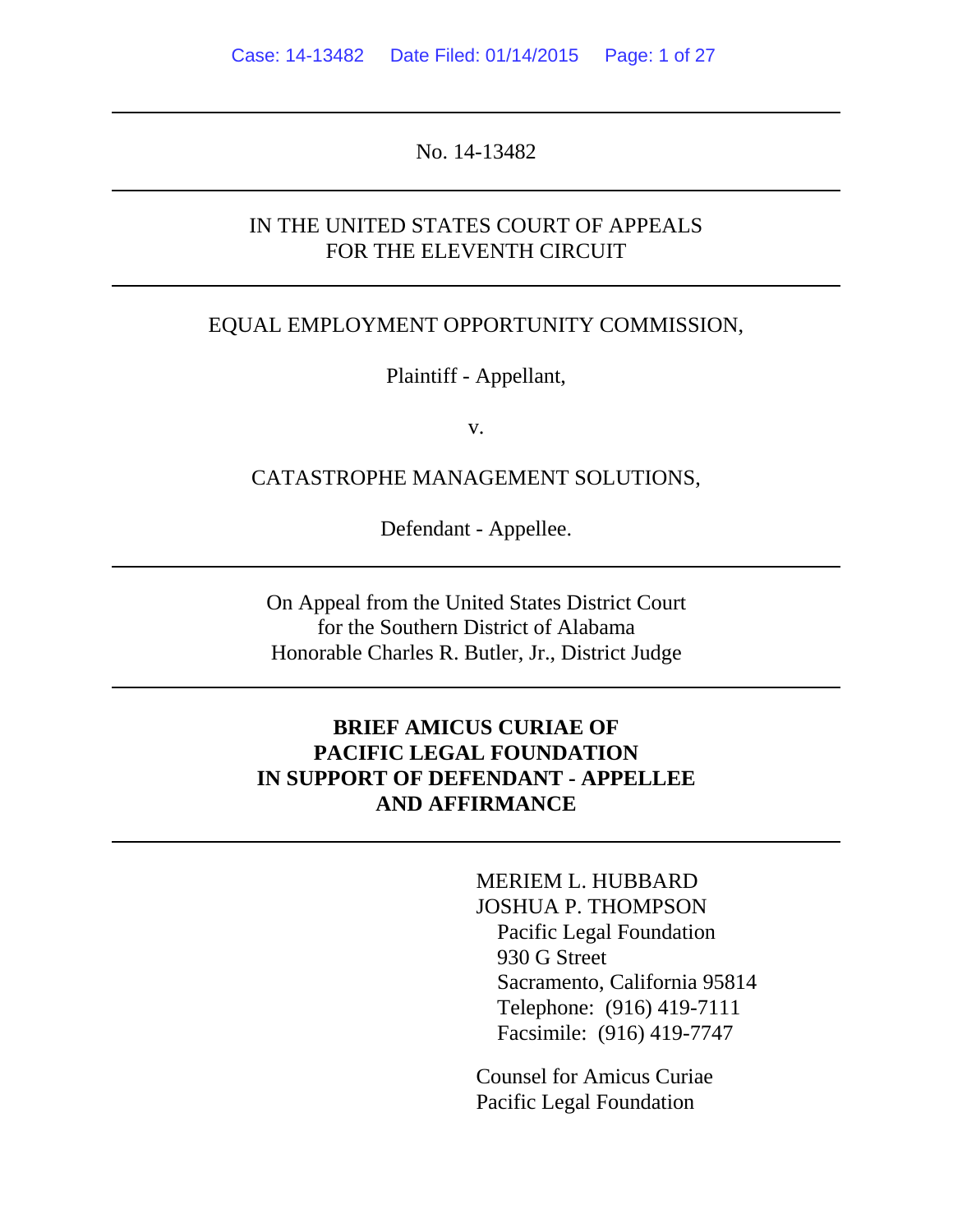No. 14-13482

*Equal Employment Opportunity Commission v. Catastrophe Management Solutions*

# **CERTIFICATE OF INTERESTED PERSONS AND CORPORATE DISCLOSURE STATEMENT**

Pursuant to Circuit Rule 26.1-1, Amicus Curiae certifies that the following

persons and entities have an interest in the outcome of these appeals:

- 1. Bean, Julie, counsel for Plaintiff Appellant;
- 2. Brown, Whitney R., counsel for Defendant Appellee;
- 3. Bruner, Paula R., counsel for Plaintiff Appellant;
- 4. Butler, Jr., Charles R., United States District Court Judge;
- 5. Catastrophe Management Solutions, Defendant Appellee;
- 6. Equal Employment Opportunity Commission, Plaintiff Appellant and counsel for Plaintiff - Appellant;
	- 7. Gibson Dunn & Crutcher, LLP, counsel for Defendant Appellee;
- 8. Hubbard, Meriem L., counsel for Amicus Curiae Pacific Legal Foundation;
	- 9. Johnson, Jr., Thomas M., counsel for Defendant Appellee;
	- 10. Lehr Middlebrooks & Vreeland, P.C., counsel for Defendant Appellee;
	- 11. Middlebrooks, David J., counsel for Defendant Appellee;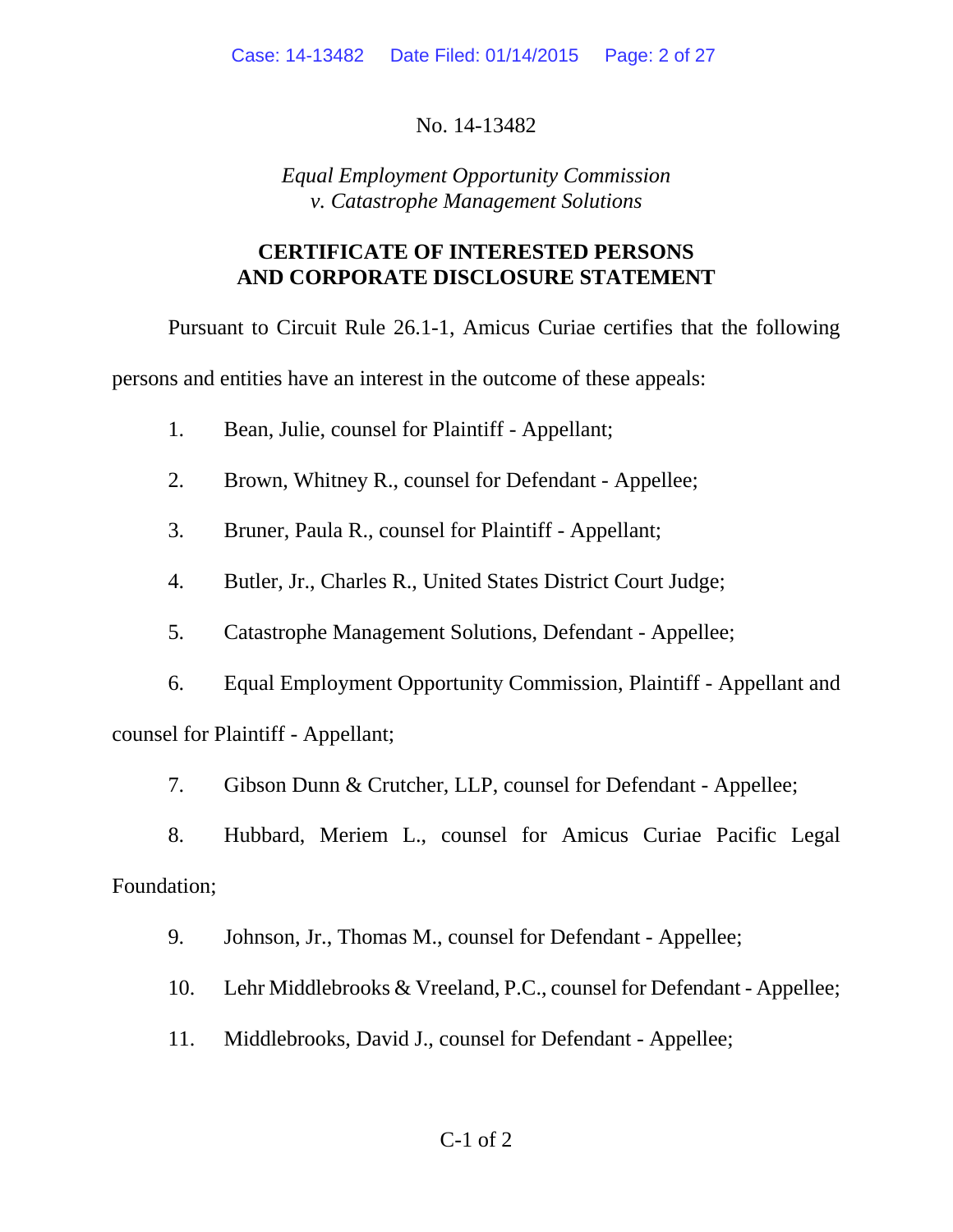# No. 14-13482

# *Equal Employment Opportunity Commission v. Catastrophe Management Solutions*

- 12. Milling, Bert W., Jr., United States District Court Magistrate Judge;
- 13. Pacific Legal Foundation, Amicus Curiae;
- 14. Rucker, Marsha Lynn, counsel for Plaintiff Appellant;
- 15. Scalia, Eugene, counsel for Defendant Appellee;
- 16. Smith, C. Emanuel, counsel for Plaintiff Appellant;
- 17. Thompson, Joshua P., counsel for Amicus Curiae Pacific Legal Foundation.

 s/ Joshua P. Thompson JOSHUA P. THOMPSON

Counsel for Amicus Curiae Pacific Legal Foundation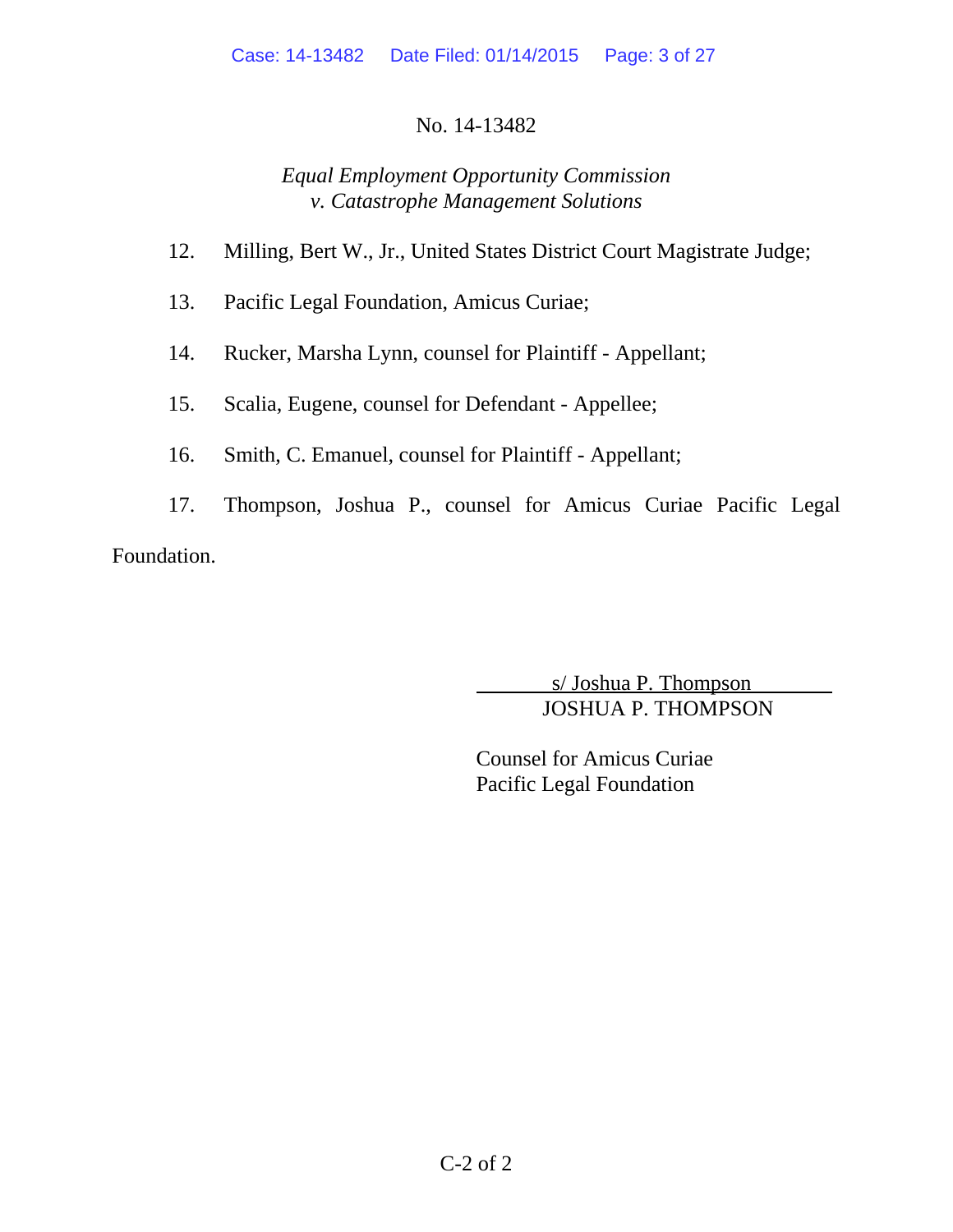# **TABLE OF CONTENTS**

| <b>CERTIFICATE OF INTERESTED PERSONS AND</b>   |
|------------------------------------------------|
| CORPORATE DISCLOSURE STATEMENT C-1             |
|                                                |
|                                                |
|                                                |
|                                                |
|                                                |
| I. TITLE VII'S PROHIBITION ON INTENTIONAL      |
| <b>RACIAL DISCRIMINATION DOES NOT COVER</b>    |
|                                                |
| THIS COURT SHOULD REJECT THE EEOC'S<br>$\Pi$ . |
| LATEST ATTEMPT TO REWRITE TITLE VII  10        |
|                                                |
|                                                |
|                                                |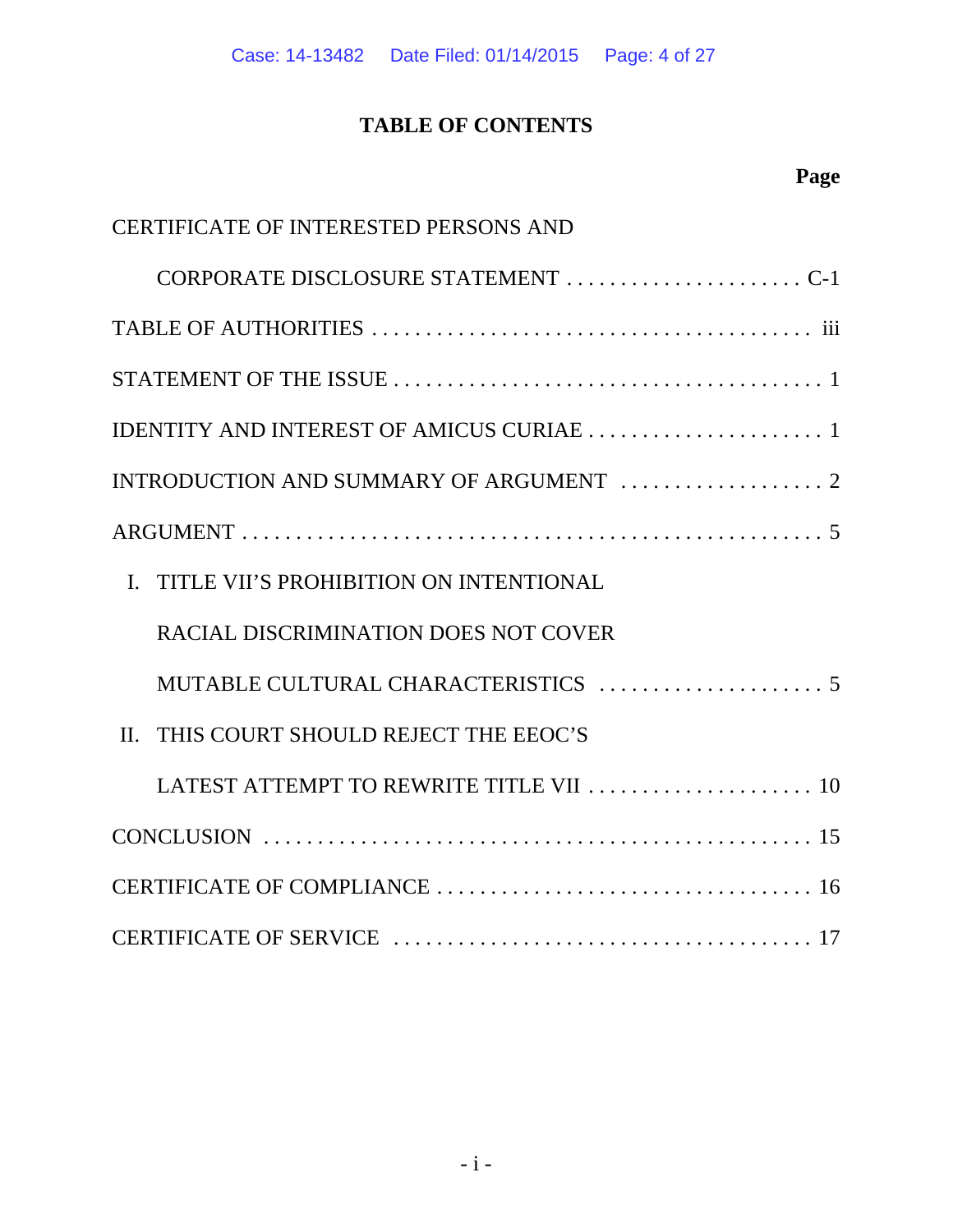# **TABLE OF AUTHORITIES**

# **Page**

# **Cases**

| Adarand Constructors, Inc. v. Pena, 515 U.S. 200 (1995)  1, 6, 10     |
|-----------------------------------------------------------------------|
|                                                                       |
| Bonner v. City of Pritchard, Ala., 661 F.2d 1206 (11th Cir. 1981) 7   |
| Brown v. D.C. Transit Sys., Inc., 523 F.2d 725 (D.C. Cir. 1975)  4, 8 |
| Carswell v. Peachford Hosp., No. C80-222A,                            |
|                                                                       |
| City of Cuyahoga Falls, Ohio v. Buckeye Cmty. Hope Found.,            |
|                                                                       |
| City of Los Angeles, Dep't of Water & Power v. Manhart,               |
|                                                                       |
|                                                                       |
| Coal. for Econ. Equity v. Wilson, 122 F.3d 692 (9th Cir. 1997)  4     |
| Cooper v. Am. Airlines, Inc., No. 97-1901,                            |
|                                                                       |
|                                                                       |
|                                                                       |

\**Eatman v. United Parcel Serv.*, 194 F. Supp. 2d 256 (S.D.N.Y. 2002) . . . . . . . 4, 9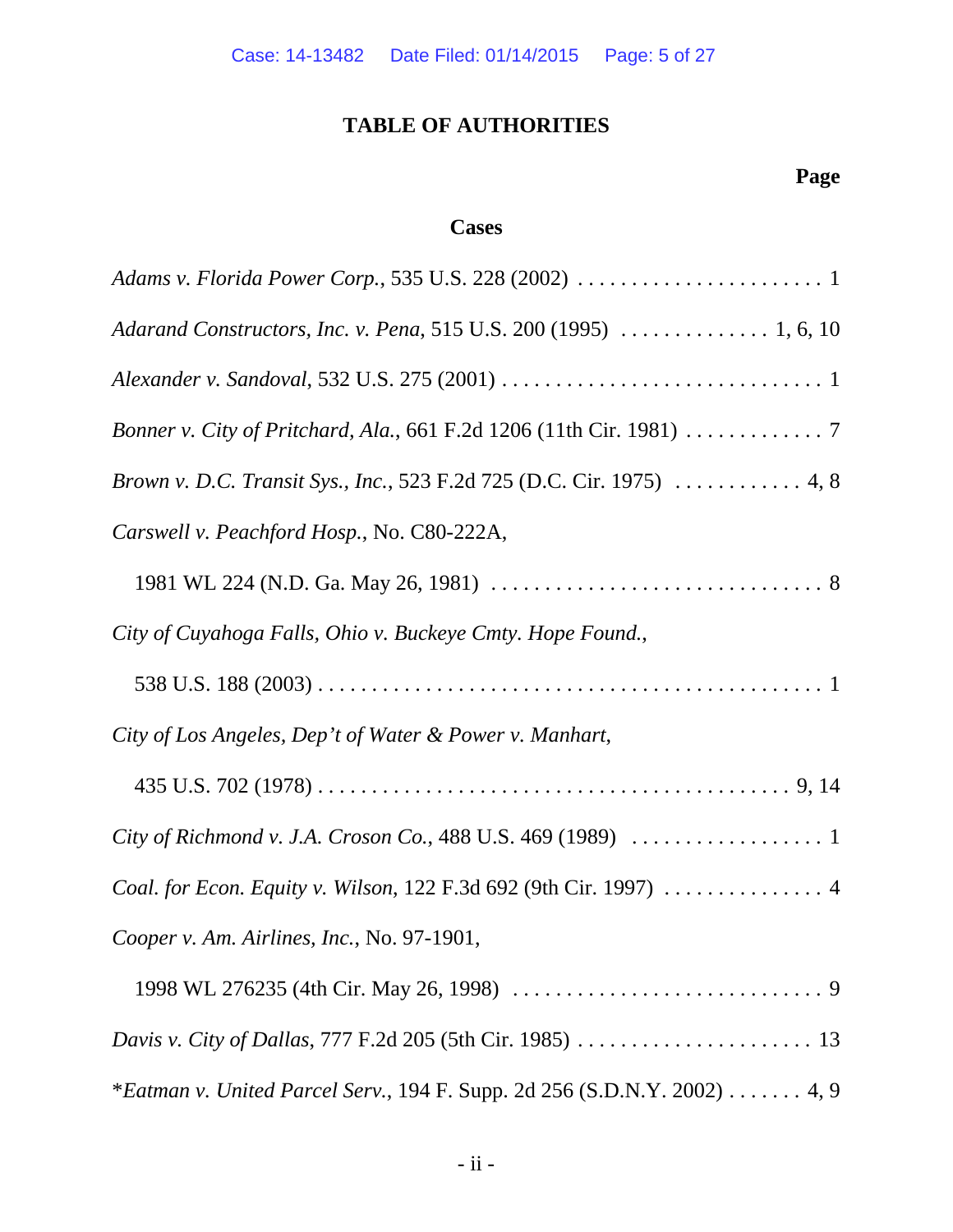| Page                                                                                                        |
|-------------------------------------------------------------------------------------------------------------|
| EEOC v. Carolina Freight Carriers Corp.,                                                                    |
|                                                                                                             |
| <b>EEOC</b> v. Catastrophe Mgmt. Solutions,                                                                 |
|                                                                                                             |
|                                                                                                             |
| *EEOC v. Kaplan Higher Educ. Corp.,                                                                         |
|                                                                                                             |
| EEOC v. Kaplan Higher Learning Educ. Corp.,                                                                 |
| No. 1:10 CV 2882, 2013 WL 322116 (N.D. Ohio Jan. 28, 2013) 12                                               |
| Fisher v. Univ. of Tex. at Austin, 133 S. Ct. 2411 (2013) $\ldots \ldots \ldots \ldots \ldots \ldots$       |
|                                                                                                             |
|                                                                                                             |
|                                                                                                             |
|                                                                                                             |
|                                                                                                             |
|                                                                                                             |
|                                                                                                             |
|                                                                                                             |
| Lewis v. City of Chicago, Ill., 560 U.S. 205 (2010) $\dots \dots \dots \dots \dots \dots \dots \dots \dots$ |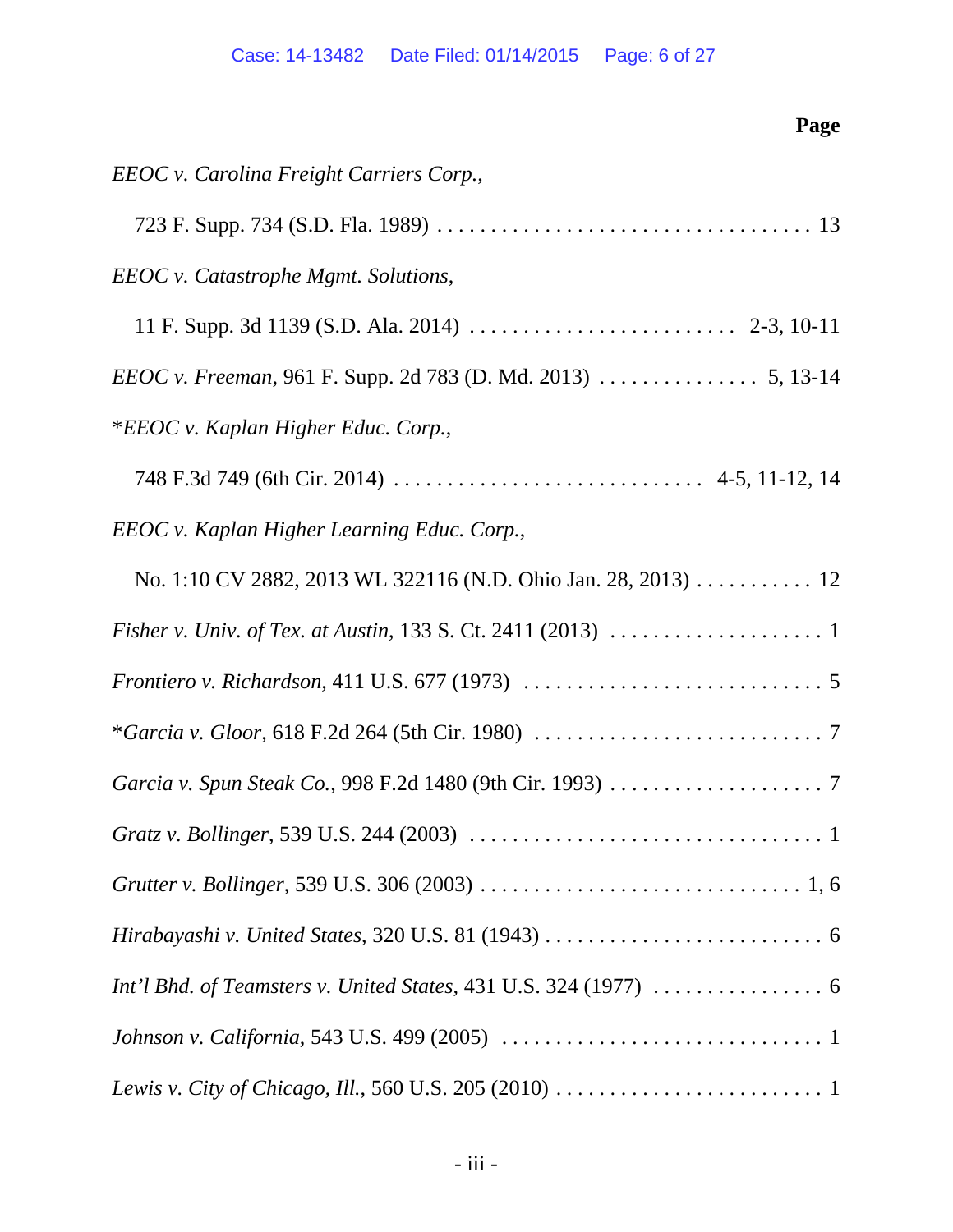| Page                                                                                       |  |
|--------------------------------------------------------------------------------------------|--|
| McBride v. Lawstaf, Inc., No. 1:96-cv-0196-cc,                                             |  |
|                                                                                            |  |
| McDonnell Douglas Corp. v. Green, 411 U.S. 792 (1973) $\ldots \ldots \ldots \ldots \ldots$ |  |
|                                                                                            |  |
| Parents Involved in Cmty. Schs. v. Seattle Sch. Dist. No. 1,                               |  |
|                                                                                            |  |
| Pitts v. Wild Adventures, Inc., No. 7:06-CV-62-HL,                                         |  |
|                                                                                            |  |
|                                                                                            |  |
|                                                                                            |  |
|                                                                                            |  |
| Richardson v. Hotel Corp. of Am., 332 F. Supp. 519 (E.D. La. 1971)  13-14                  |  |
| *Rogers v. American Airlines, Inc., 527 F. Supp. 229 (S.D.N.Y. 1981)  7-8                  |  |
| Santee v. Windsor Court Hotel Ltd. P'ship,                                                 |  |
|                                                                                            |  |
|                                                                                            |  |
| Thomas v. Firestone Tire & Rubber Co.,                                                     |  |
|                                                                                            |  |

| Weber v. Aetna Casualty & Surety Co., 406 U.S. 164 (1972) $\ldots \ldots \ldots \ldots \ldots$ |  |  |
|------------------------------------------------------------------------------------------------|--|--|
|------------------------------------------------------------------------------------------------|--|--|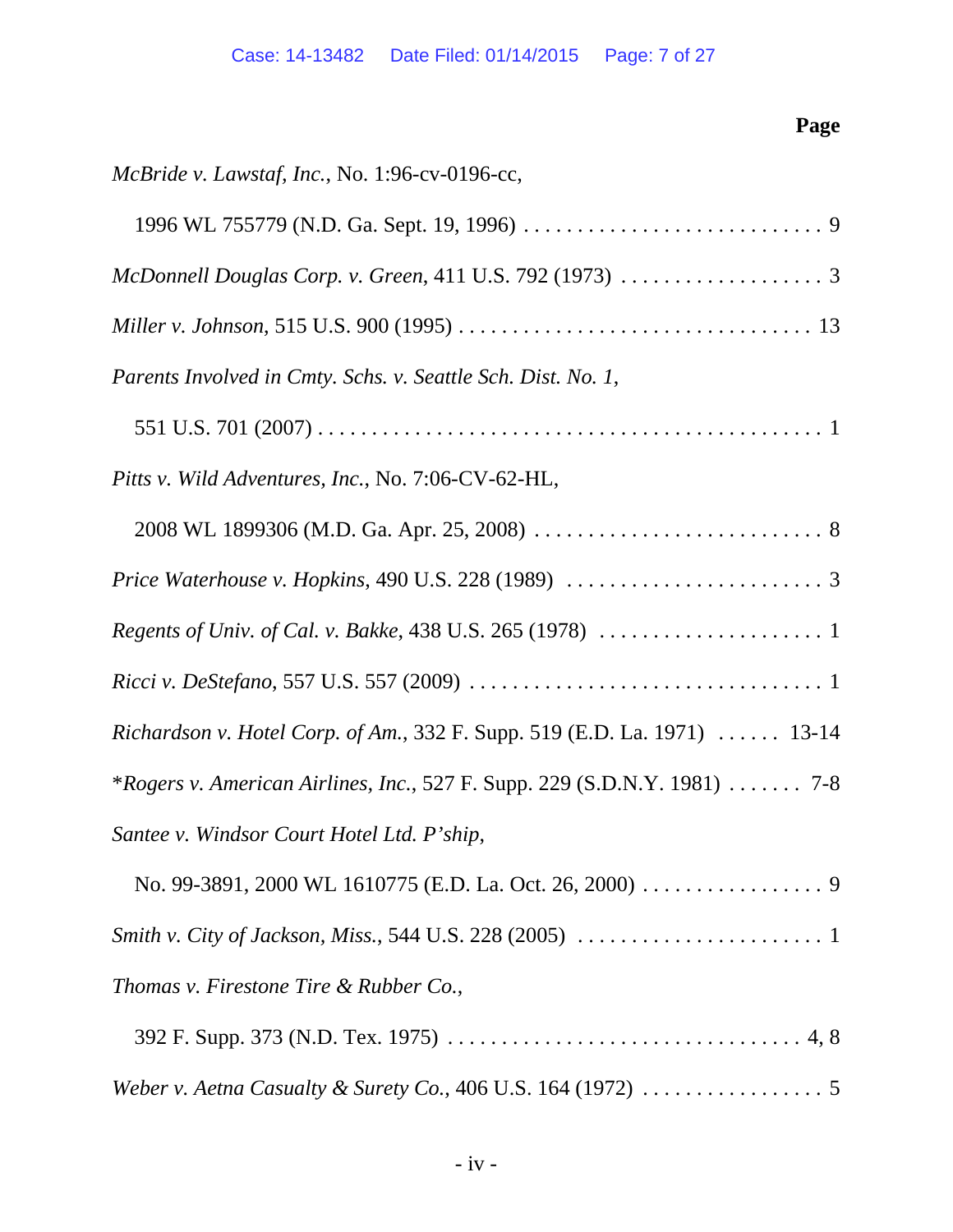# **Page**

| Willingham v. Macon Tel. Pub. Co., 507 F.2d 1084 (5th Cir. 1975) 7                                             |
|----------------------------------------------------------------------------------------------------------------|
| *Wofford v. Safeway Stores, Inc., 78 F.R.D. 460 (N.D. Cal. 1978) 6, 8                                          |
| <i>Wygant v. Jackson Bd. of Educ.</i> , 476 U.S. 267 (1986) $\ldots \ldots \ldots \ldots \ldots \ldots \ldots$ |

# **Federal Statutes**

# **Miscellaneous**

| Greene, D. Wendy, Title VII: What's Hair (and Other                    |
|------------------------------------------------------------------------|
| Race-Based Characteristics) Got to Do with It?,                        |
|                                                                        |
| Hruz, Thomas M., The Unwisdom of the Wisconsin Fair Employment Act's   |
| Ban of Employment Discrimination on the Basis of Conviction Records,   |
|                                                                        |
| Johnson, Kevin R., The Case Against Race Profiling in                  |
| Immigration Enforcement, 78 Wash. U. L.Q. 675 (2000)  13               |
| May, Bruce E., The Character Component of Occupational Licensing Laws: |
| A Continuing Barrier to the Ex-Felon's Employment Opportunities,       |
|                                                                        |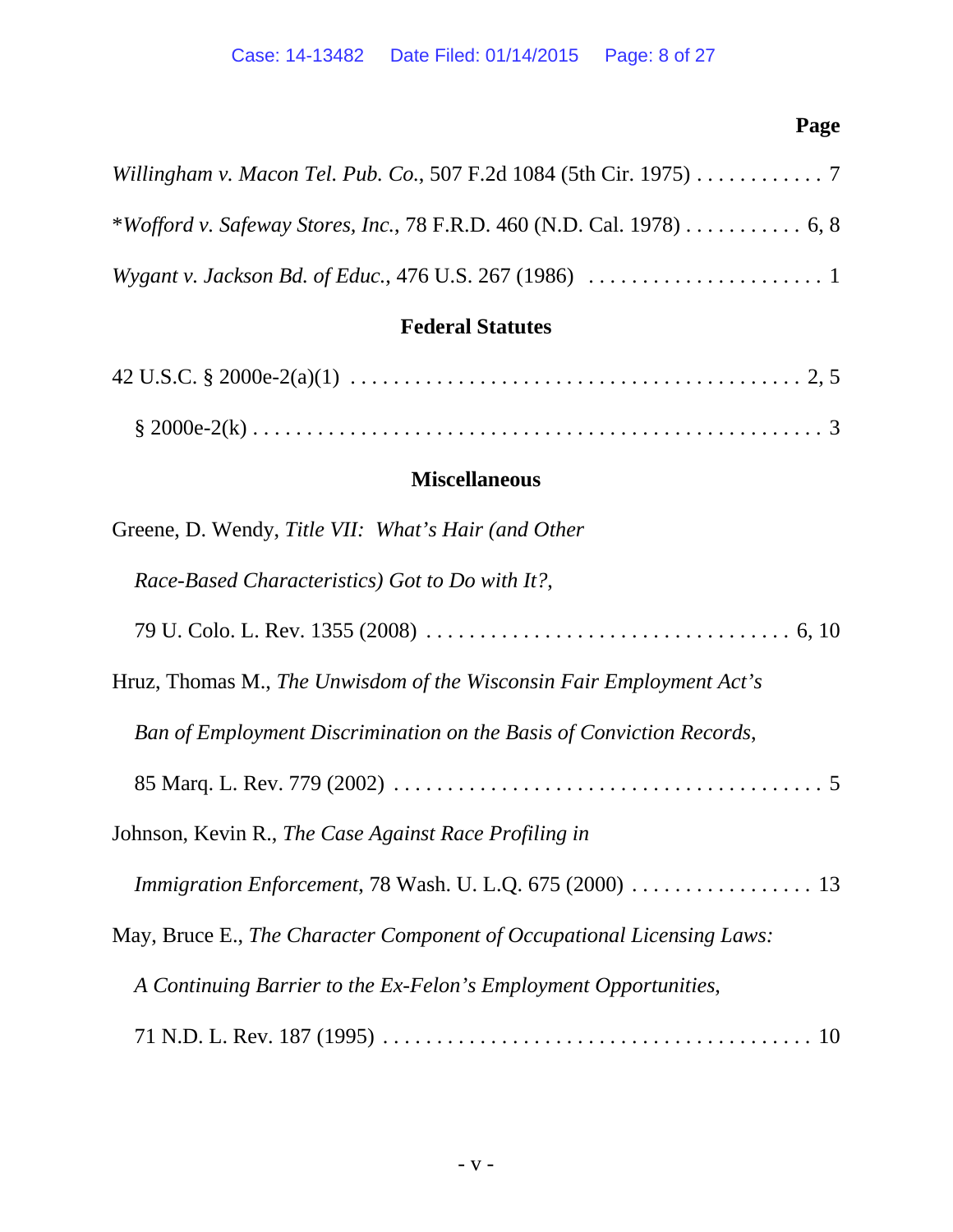**Page**

| U.S. EEOC, Questions and Answers - Implementation of                         |
|------------------------------------------------------------------------------|
| Revised Race and Ethnic Categories, <i>available at</i>                      |
| http://www.eeoc.gov/employers/eeo1/qanda-implementation.cfm                  |
|                                                                              |
| Williams, Kristen A., <i>Employing Ex-Offenders: Shifting the Evaluation</i> |
| of Workplace Risks and Opportunities from Employers to Corrections,          |
|                                                                              |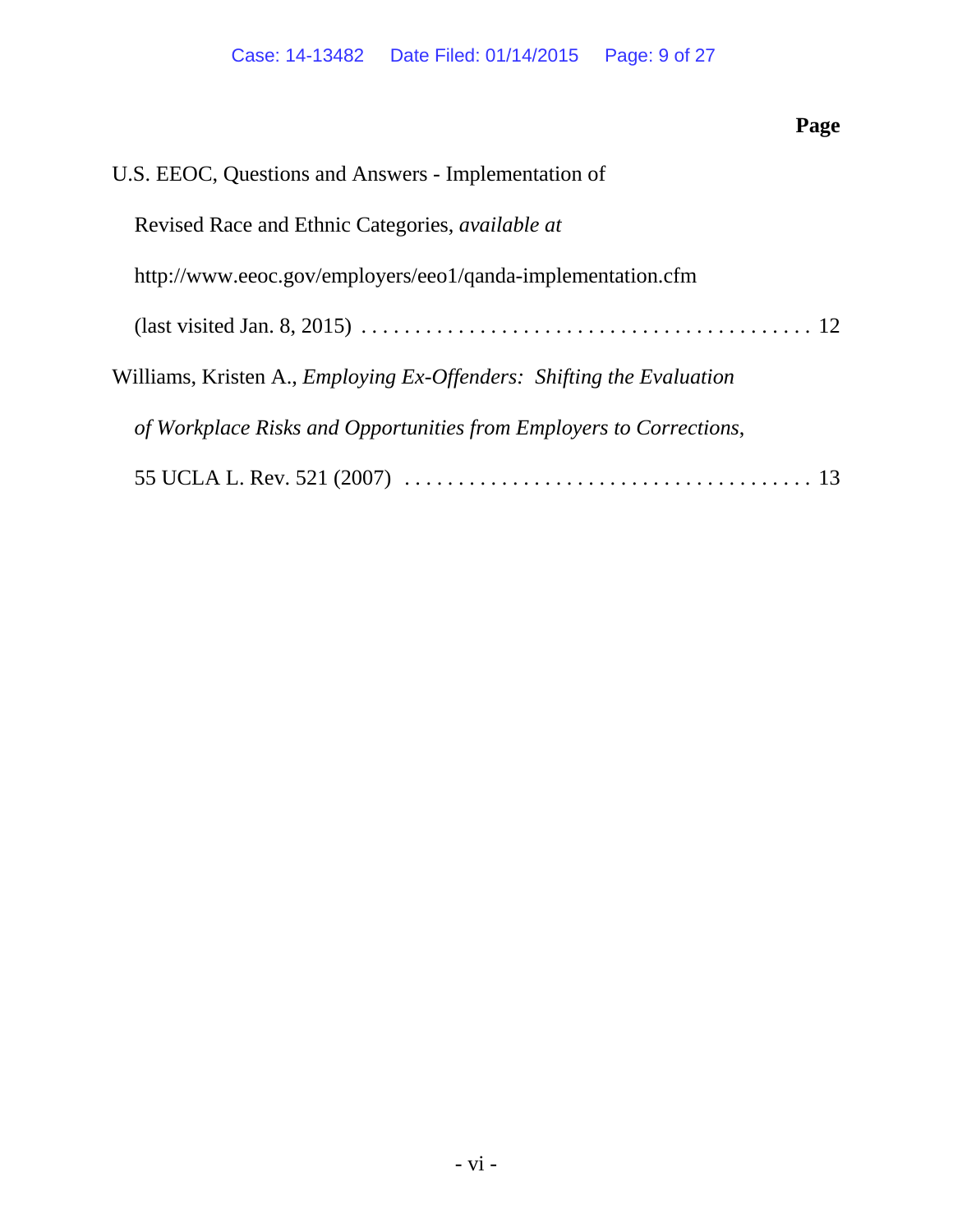### **STATEMENT OF THE ISSUE**

Whether the district court properly dismissed the EEOC complaint for failure to state a plausible claim of intentional race discrimination under Title VII.

### **IDENTITY AND INTEREST OF AMICUS CURIAE**

Pacific Legal Foundation (PLF) was founded in 1973 and is widely recognized as the largest and most experienced nonprofit legal foundation of its kind. PLF has extensive experience litigating cases involving racial discrimination, racial preferences, and civil rights. PLF has participated as amicus curiae in nearly every major racial discrimination case heard by the United States Supreme Court in the past four decades, including *Fisher v. Univ. of Tex. at Austin*, 133 S. Ct. 2411 (2013); *Ricci v. DeStefano*, 557 U.S. 557 (2009); *Parents Involved in Cmty. Schs. v. Seattle Sch. Dist. No. 1*, 551 U.S. 701 (2007); *Johnson v. California*, 543 U.S. 499 (2005); *Gratz v. Bollinger*, 539 U.S. 244 (2003); *Grutter v. Bollinger*, 539 U.S. 306 (2003); *Adarand Constructors, Inc. v. Pena*, 515 U.S. 200 (1995); *City of Richmond v. J.A. Croson Co.*, 488 U.S. 469 (1989); *Wygant v. Jackson Bd. of Educ.*, 476 U.S. 267 (1986); and *Regents of Univ. of Cal. v. Bakke*, 438 U.S. 265 (1978). PLF has also participated as amicus curiae in many Title VII cases such as *Lewis v. City of Chicago, Ill.*, 560 U.S. 205 (2010); *Smith v. City of Jackson, Miss.*, 544 U.S. 228 (2005); *City of Cuyahoga Falls, Ohio v. Buckeye Cmty. Hope Found.*, 538 U.S. 188 (2003); *Adams v. Florida Power Corp.*, 535 U.S. 228 (2002); and *Alexander v. Sandoval*, 532 U.S. 275 (2001).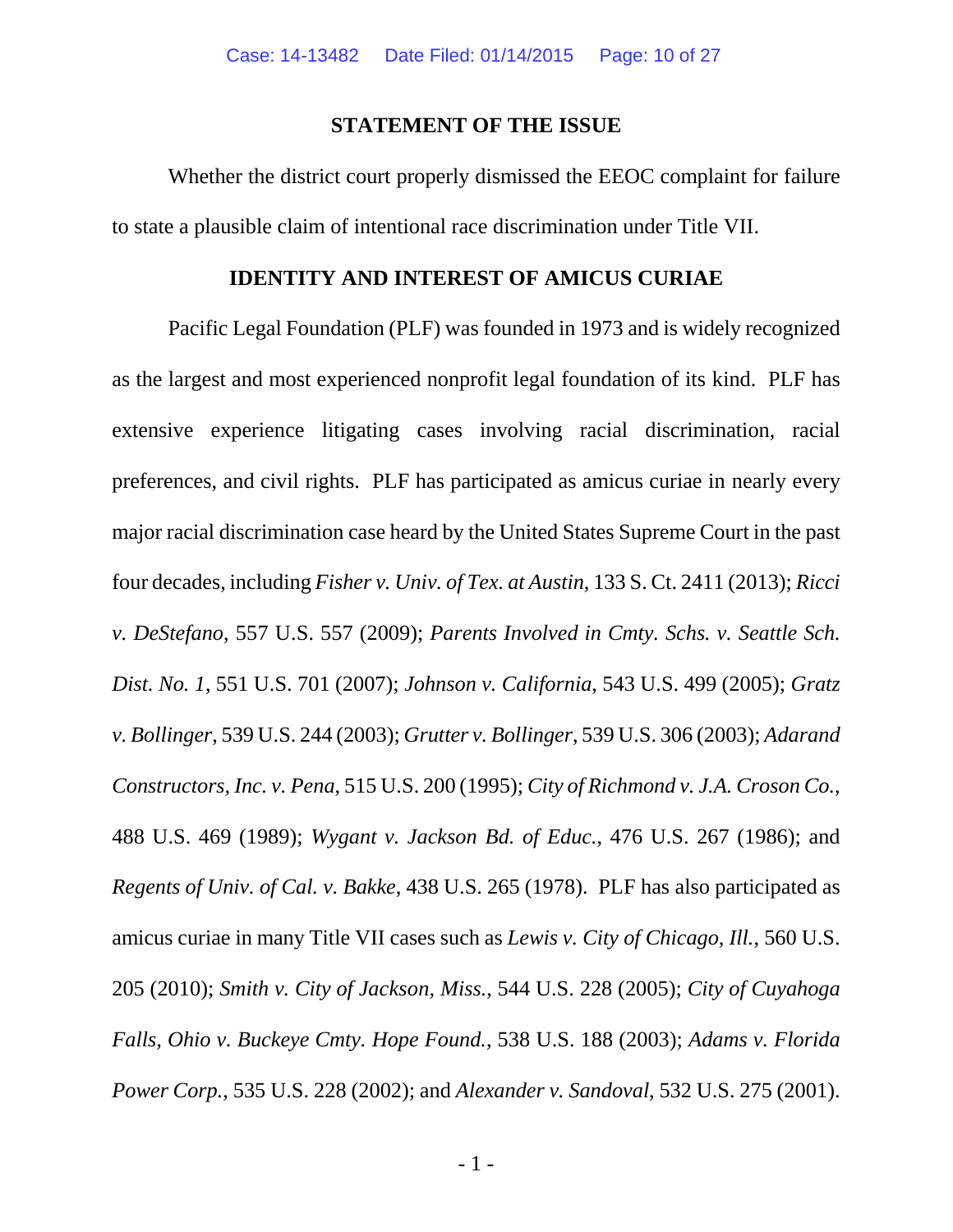PLF submits this brief because it believes its public policy perspective and litigation experience litigating equal protection and Title VII cases will provide an additional viewpoint with respect to the issues presented, which will be helpful to this  $Count<sup>1</sup>$ 

### **INTRODUCTION AND SUMMARY OF ARGUMENT**

Like countless businesses across the country, Catastrophe Management Solutions (Catastrophe) requires its employees to be "dressed and groomed in a manner that projects a professional and businesslike image." *EEOC v. Catastrophe Mgmt. Solutions*, 11 F. Supp. 3d 1139, 1140 (S.D. Ala. 2014). It requires that employees have professional hairstyles, and does not allow hairstyles that are "excessive" or an "unusual color[]." *Id.* This policy prohibits employees from wearing dreadlocks on the job. *Id.* After an African-American woman with dreadlocks was offered a job on the condition that she adopt a more professional hairstyle, the United States Equal Employment Opportunity Commission (EEOC) sued Catastrophe. The EEOC alleged that Catastrophe's policy prohibiting dreadlocks, on its face, constitutes intentional racial discrimination under Title VII of the Civil Rights Act of 1964 (Title VII), 42 U.S.C. § 2000e-2(a)(1). *See Catastrophe*

<sup>&</sup>lt;sup>1</sup> All parties, through their attorneys, have consented to the filing of this brief. Counsel for the parties in this case did not author this brief in whole or in part. No person or entity, other than Amicus Curiae Pacific Legal Foundation, its members, and its counsel made a monetary contribution to the preparation and submission of this brief.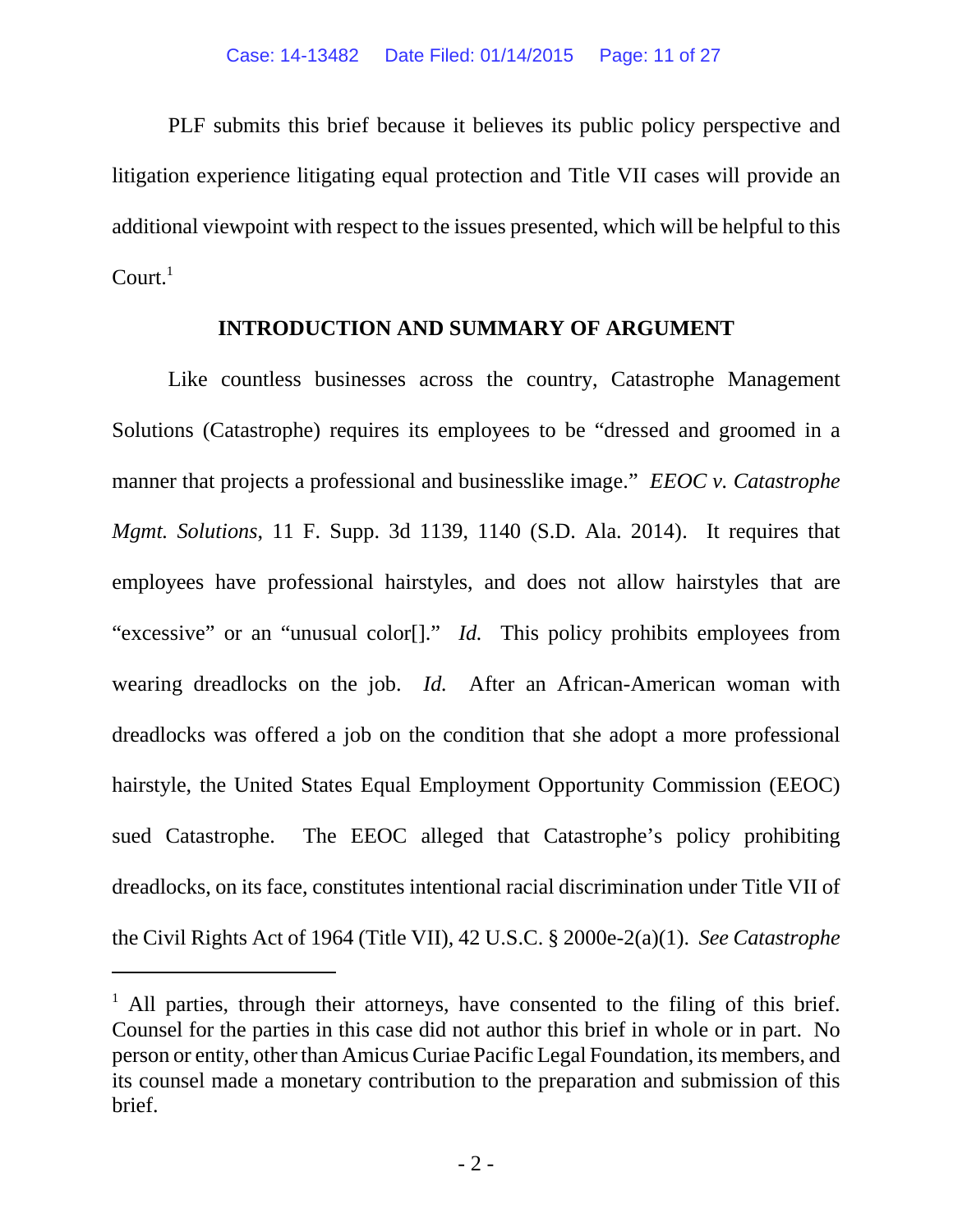*Mgmt. Solutions*, 11 F. Supp. 3d at 1140. The district court dismissed the lawsuit based on numerous precedential decisions holding that an employer's hairstyle preferences cannot facially violate Title VII. *Id.* at 1141-44.

It is important to note what EEOC's lawsuit is *not* alleging. EEOC does not allege that Catastrophe's prohibition on dreadlocks is indirect evidence of racial discrimination. Such a claim could be heard under the burden-shifting framework of *McDonnell Douglas Corp. v. Green*, 411 U.S. 792 (1973), under which the EEOC would be required to show that Catastrophe's prohibition on dreadlocks in the workplace was merely a pretext to discriminate against black individuals. *Id.* at 805. Nor is EEOC alleging that Catastrophe's decision to prohibit dreadlocks was in part motivated by race. That would be a "mixed motive" case, and EEOC would have to show that Catastrophe's dreadlocks policy was predominantly motivated by racially discriminatory reasons. *See Price Waterhouse v. Hopkins*, 490 U.S. 228, 242 (1989) (plurality op.). And EEOC is not alleging that Catastrophe's policy prohibiting dreadlocks has a disparate impact on black employees in violation of Title VII's disparate impact provisions. *See* 42 U.S.C. § 2000e-2(k).

EEOC's sole argument is that Catastrophe's policy prohibiting dreadlocks in the workplace provides direct evidence of intentional racial discrimination. *See Catastrophe Mgmt. Solutions*, 11 F. Supp. 3d at 1140. EEOC argues that a mutable characteristic, hairstyle, is the same as race, an immutable characteristic. In effect,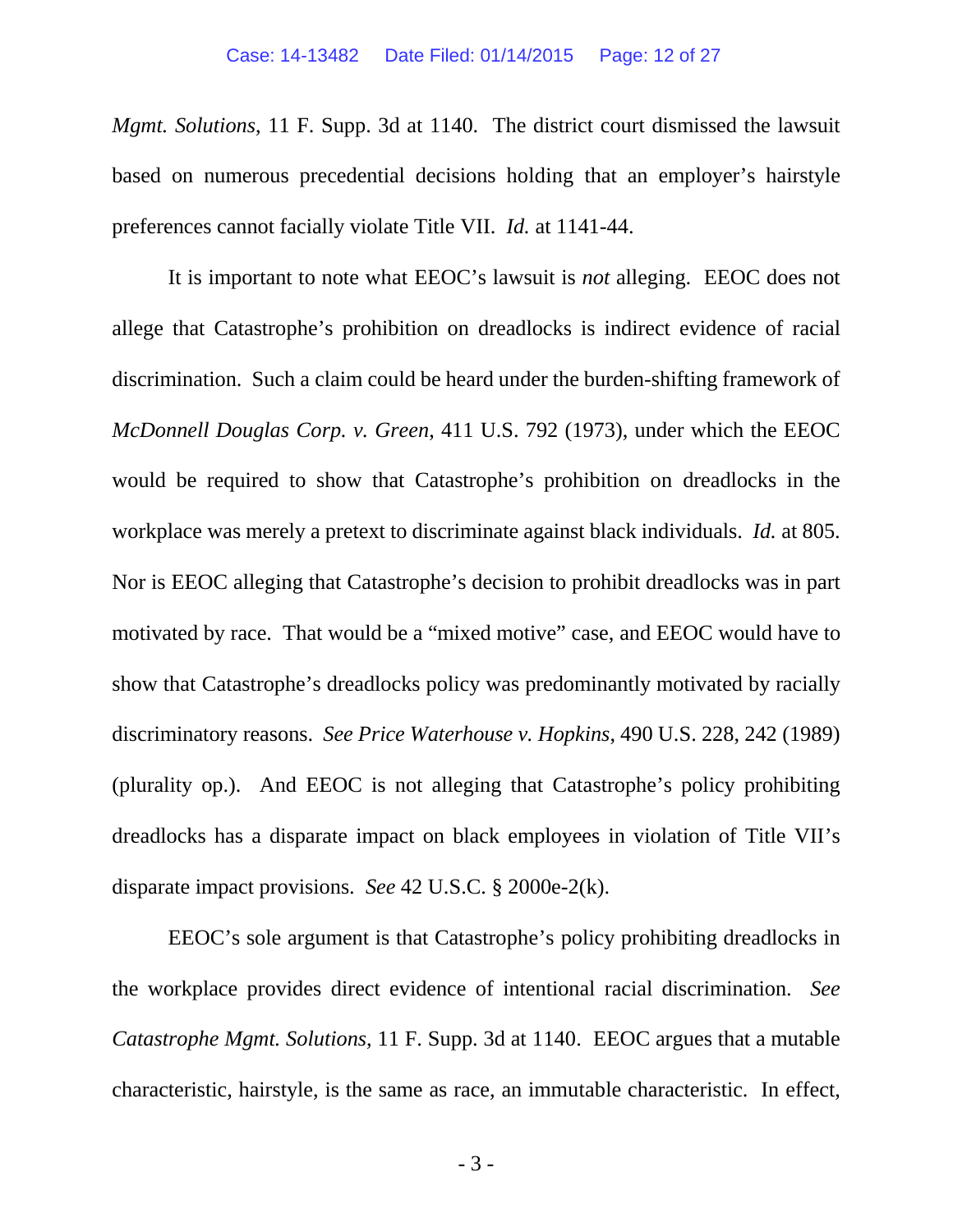EEOC does not distinguish between policies that prohibit black individuals from working at a business from those that require all employees to adopt a professional hairstyle. EEOC's complaint is outlandish and the district court was correct to dismiss it.

If merely stating EEOC's alleged Title VII violation does not suffice to refute it, then Title VII teeters on the brink of incoherence. *See Coal. for Econ. Equity v. Wilson*, 122 F.3d 692, 702 (9th Cir. 1997). Since at least the early 1970s, federal courts have rejected claims that a grooming policy is racially discriminatory on its face. *See*, *e.g.*, *Brown v. D.C. Transit Sys., Inc.*, 523 F.2d 725, 728 (D.C. Cir. 1975); *Thomas v. Firestone Tire & Rubber Co.*, 392 F. Supp. 373, 374 (N.D. Tex. 1975). So too have federal courts rejected claims that a policy prohibiting dreadlocks facially discriminates against black individuals. *See Eatman v. United Parcel Serv.*, 194 F. Supp. 2d 256, 262 (S.D.N.Y. 2002). Put simply, there is no legal basis for EEOC's complaint against Catastrophe. An employment policy requiring professional haircuts, and interpreted and applied to prohibit dreadlocks on all individuals, can never facially discriminate against black individuals as a matter of law.

This is just the latest attempt by EEOC to expand the reach of Title VII beyond its statutory text. In at least two cases decided within the past eighteen months, federal courts have heard—and dismissed—EEOC lawsuits that ignored clear and contrary precedent. Discussed in more detail below, *EEOC v. Kaplan Higher Educ.*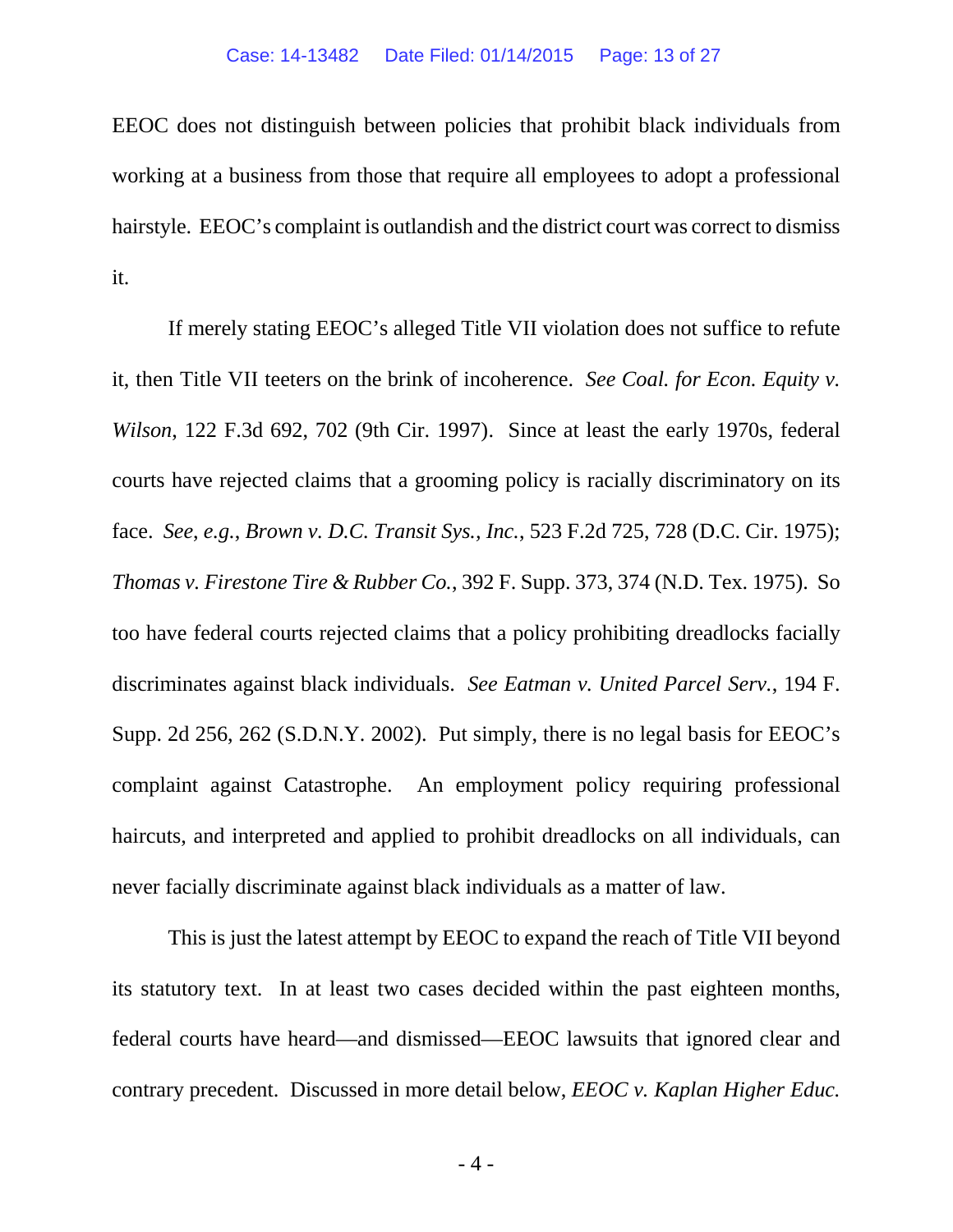*Corp.*, 748 F.3d 749 (6th Cir. 2014), and *EEOC v. Freeman*, 961 F. Supp. 2d 783 (D.

Md. 2013), demonstrate the lengths that the agency will go to institute its unilateral view of Title VII. Like those cases, EEOC's complaint here was properly dismissed, and this Court should affirm the decision below.

### **ARGUMENT**

**I**

# **TITLE VII'S PROHIBITION ON INTENTIONAL RACIAL DISCRIMINATION DOES NOT COVER MUTABLE CULTURAL CHARACTERISTICS**

Title VII prohibits employment discrimination on the basis of "race, color, religion, sex, or national origin." *See* 42 U.S.C. § 2000e-2(a)(1). Save for Title VII's prohibition on religion-based discrimination, Title VII prohibits discrimination solely on the basis of certain immutable human characteristics. Congress sought to prohibit discrimination on these special bases because imposing special burdens on individuals "solely by the accident of birth . . . [would] violate 'the basic concept of our system that legal burdens should bear some relationship to individual responsibility.'" *Frontiero v. Richardson*, 411 U.S. 677, 686 (1973) (quoting *Weber v. Aetna Casualty & Surety Co.*, 406 U.S. 164, 175 (1972)); *see also* Thomas M. Hruz, *The Unwisdom of the Wisconsin Fair Employment Act's Ban of Employment Discrimination on the Basis of Conviction Records*, 85 Marq. L. Rev. 779, 821 (2002) (explaining that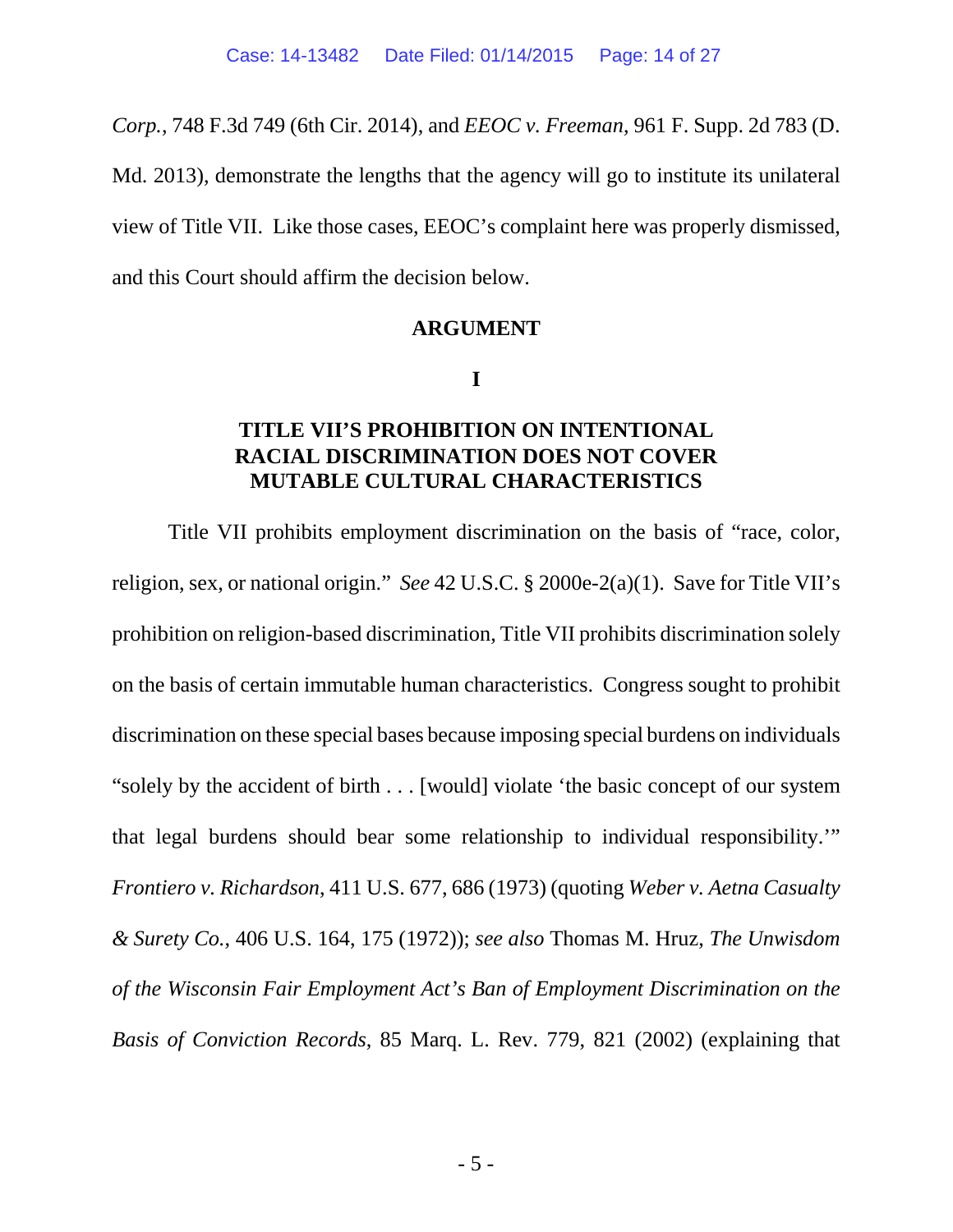Title VII was designed to prohibit discrimination on bases beyond the employee's control).

The primary purpose of Title VII was to prohibit discrimination on the basis of race. *See Int'l Bhd. of Teamsters v. United States*, 431 U.S. 324, 335 n.15 (1977) (noting that intentional racial discrimination is "[u]ndoubtedly . . . the most obvious evil Congress had in mind when it enacted Title VII"); *see also* D. Wendy Greene, *Title VII: What's Hair (and Other Race-Based Characteristics) Got to Do with It?*, 79 U. Colo. L. Rev. 1355, 1360 (2008) ("Congress' principal purpose in enacting Title VII was to prohibit employment discrimination because of race or color."). Racial discrimination is particularly pernicious, because racial distinctions "are by their very nature odious to a free people whose institutions are founded upon the doctrine of equality." *Adarand*, 515 U.S. at 214 (quoting *Hirabayashi v. United States*, 320 U.S. 81, 100 (1943)). Like the Constitution, Title VII "abhors classifications based on race," in part, because whenever businesses make race relevant to the burdens or benefits of employment, "it demeans us all." *Grutter*, 539 U.S. at 353 (Thomas, J., dissenting).

Unlike race, mutable characteristics are by definition changeable, and are therefore outside the scope of Title VII's prohibition on racial discrimination in employment. *Wofford v. Safeway Stores, Inc.*, 78 F.R.D. 460, 469 (N.D. Cal. 1978) (Title VII is not implicated when an employment decision is based on "easily changed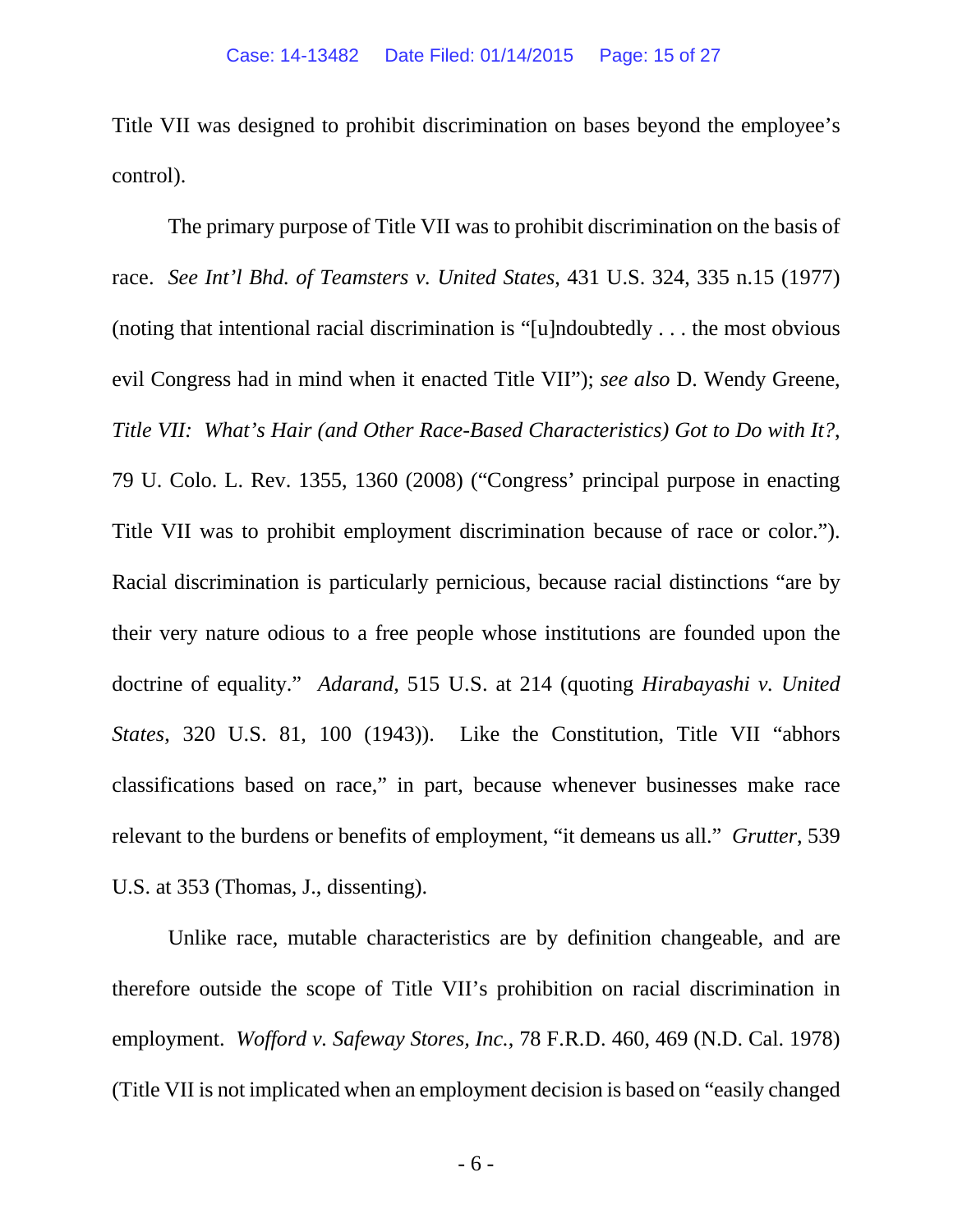physical characteristics."). For example, courts have rejected attempts to shoehorn employment-related language requirements into Title VII's prohibition on racial (or national origin-based) discrimination, because language, unlike race, is mutable. In *Garcia v. Gloor*, 618 F.2d 264 (5th Cir. 1980), the Fifth Circuit rejected a Title VII claim brought against a business requirement that English be spoken on the job.  $2$  The Court held that Title VII's prohibitions "must not be confused with ethnic or sociocultural traits," and that "employers are barred from discriminating against employees on the basis of immutable characteristics." *Id.* at 269 (quoting *Willingham v. Macon Tel. Pub. Co.*, 507 F.2d 1084, 1091 (5th Cir. 1975). Other circuits have also rejected Title VII claims arising out of language-based policies. *See Garcia v. Spun Steak Co.*, 998 F.2d 1480, 1487 (9th Cir. 1993) ("Title VII . . . does not protect the ability of workers to express their cultural heritage at the workplace.").

Accordingly, it is unsurprising that courts across the country have universally rejected Title VII claims arising out of employment-related hairstyle requirements. The most frequently cited case for this proposition is *Rogers v. American Airlines, Inc.*, 527 F. Supp. 229 (S.D.N.Y. 1981). In *Rogers*, a black female brought a disparate treatment case under Title VII alleging that her employer's prohibition on "corn row" hairstyles was racially discriminatory on its face. *Id.* at 231. The court dismissed the

 $2$  Fifth Circuit decisions issued before October 1, 1981, are binding precedent in this Circuit. *See Bonner v. City of Pritchard, Ala.*, 661 F.2d 1206, 1207 (11th Cir. 1981).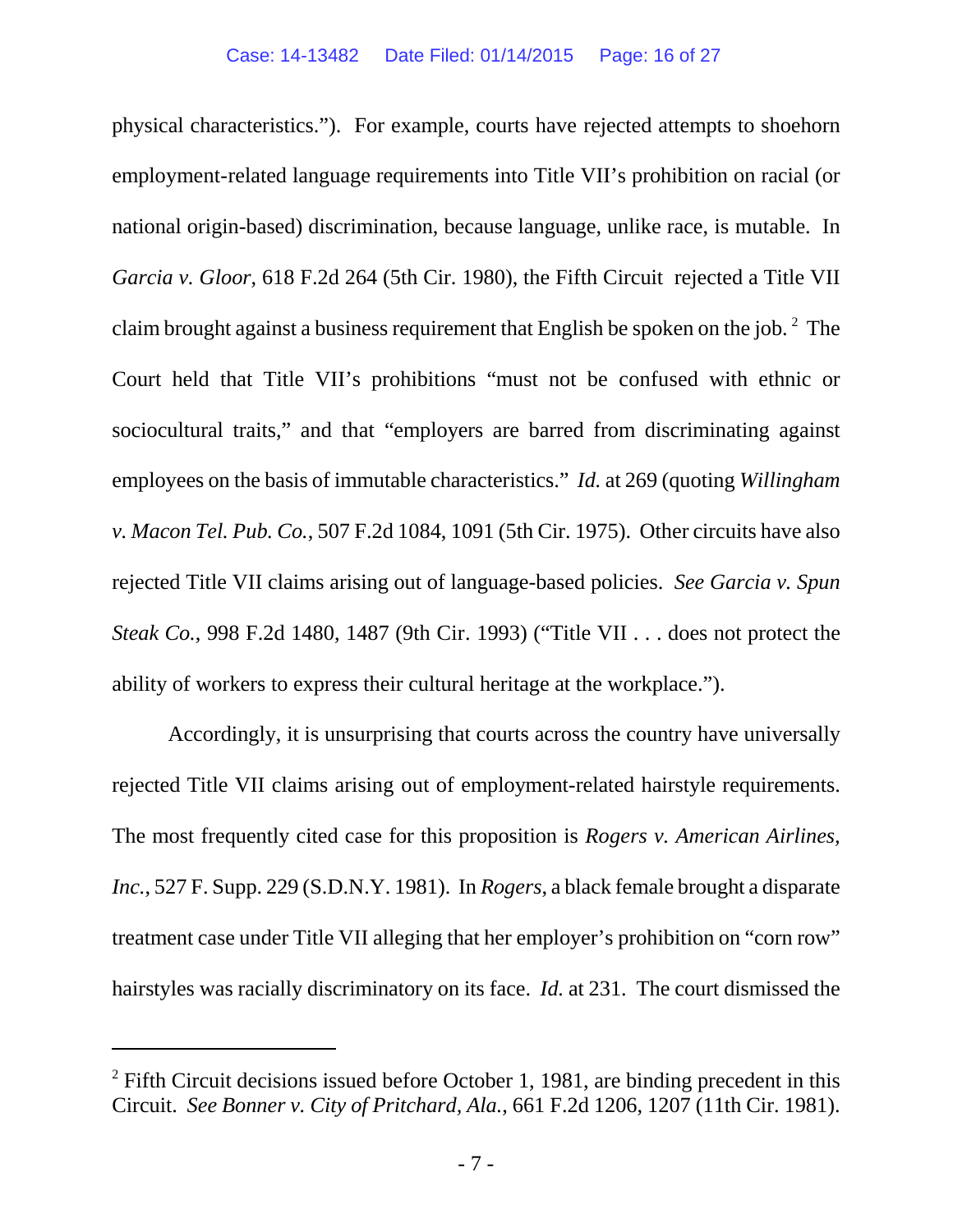#### Case: 14-13482 Date Filed: 01/14/2015 Page: 17 of 27

complaint because a prohibition on certain hairstyles, "even if socioculturally associated with a particular race or nationality, is not an impermissible basis for distinctions in the application of employment practices by an employer." *Id.* at 232.

*Rogers* followed the holdings of numerous decisions that hairstyle policies do not, on their face, constitute racial discrimination. In *Brown*, 523 F.2d at 728, the D.C. Circuit held that "the requirement of hirsute conformity applicable to whites and blacks alike, are simply non-discriminatory conditions of employment falling within the ambit of managerial decision to promote the best interests of its business." Courts in Georgia, California, and Texas ruled similarly. *See Carswell v. Peachford Hosp.*, No. C80-222A, 1981 WL 224, at \*2 (N.D. Ga. May 26, 1981) ("[A]n even-handed application of reasonable grooming standards does not constitute racial discrimination."); *Wofford*, 78 F.R.D. at 469 (even where hair is considered part of plaintiff's "racial identity" it cannot form the basis of disparate treatment suit under Title VII); *Thomas*, 392 F. Supp. at 374 ("Distinctions in employment practices . . . on the basis of something other than immutable or protected characteristics do not inhibit employment opportunity in violation of [Title VII].").

More recent cases continue to reject an intentional racial discrimination claim based on an employer's hairstyle policy. Indeed, many courts have heard such challenges, and all have been rejected. *See*, *e.g.*, *Pitts v. Wild Adventures, Inc.*, No. 7:06-CV-62-HL, 2008 WL 1899306, at \*6 (M.D. Ga. Apr. 25, 2008) (summary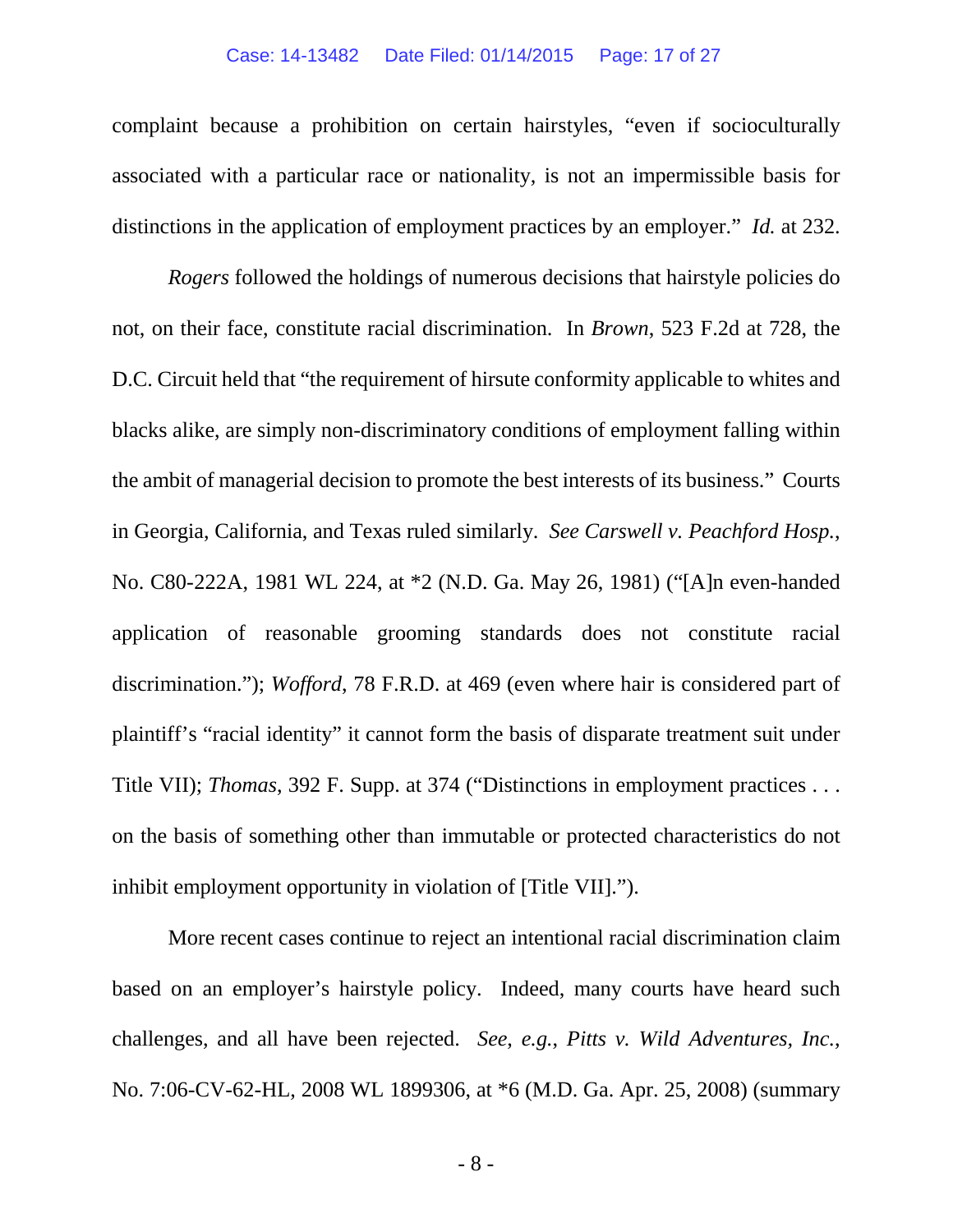judgment for employer in suit against employer's policy prohibiting "cornrows" on the job); *Eatman*, 194 F. Supp. 2d at 262 (policy prohibiting dreadlocks is not racial discrimination in violation of Title VII); *Santee v. Windsor Court Hotel Ltd. P'ship*, No. 99-3891, 2000 WL 1610775, at \*3 (E.D. La. Oct. 26, 2000) (policy prohibiting "extreme" hair colors was not racial discrimination in violation of Title VII); *Cooper v. Am. Airlines, Inc.*, No. 97-1901, 1998 WL 276235, at \*1 (4th Cir. May 26, 1998) (per curiam) (employer's policy to prohibit all-braided hairstyle not racial discrimination); *see also McBride v. Lawstaf, Inc.*, No. 1:96-cv-0196-cc, 1996 WL 755779, at \*2 (N.D. Ga. Sept. 19, 1996) (Title VII retaliation claim dismissed because plaintiff's belief that a policy prohibiting deadlocks violated Title VII was unreasonable).

This Court should not be the first to recognize a Title VII claim based on nothing more than an employer's decision that employees must wear professional hairstyles at work. Only Congress can create new protected groups, *see City of Los Angeles, Dep't of Water & Power v. Manhart*, 435 U.S. 702, 709 (1978), and, when necessary, has not hesitated to do so. Since 1964, when Title VII first prohibited racial discrimination in employment, Congress has passed laws prohibiting discrimination on the basis of age, disability, and pregnancy. But because Congress has not acted to prohibit hairstyles or other "cultural" characteristics, courts have consistently determined that Title VII protections only apply to immutable traits. *See*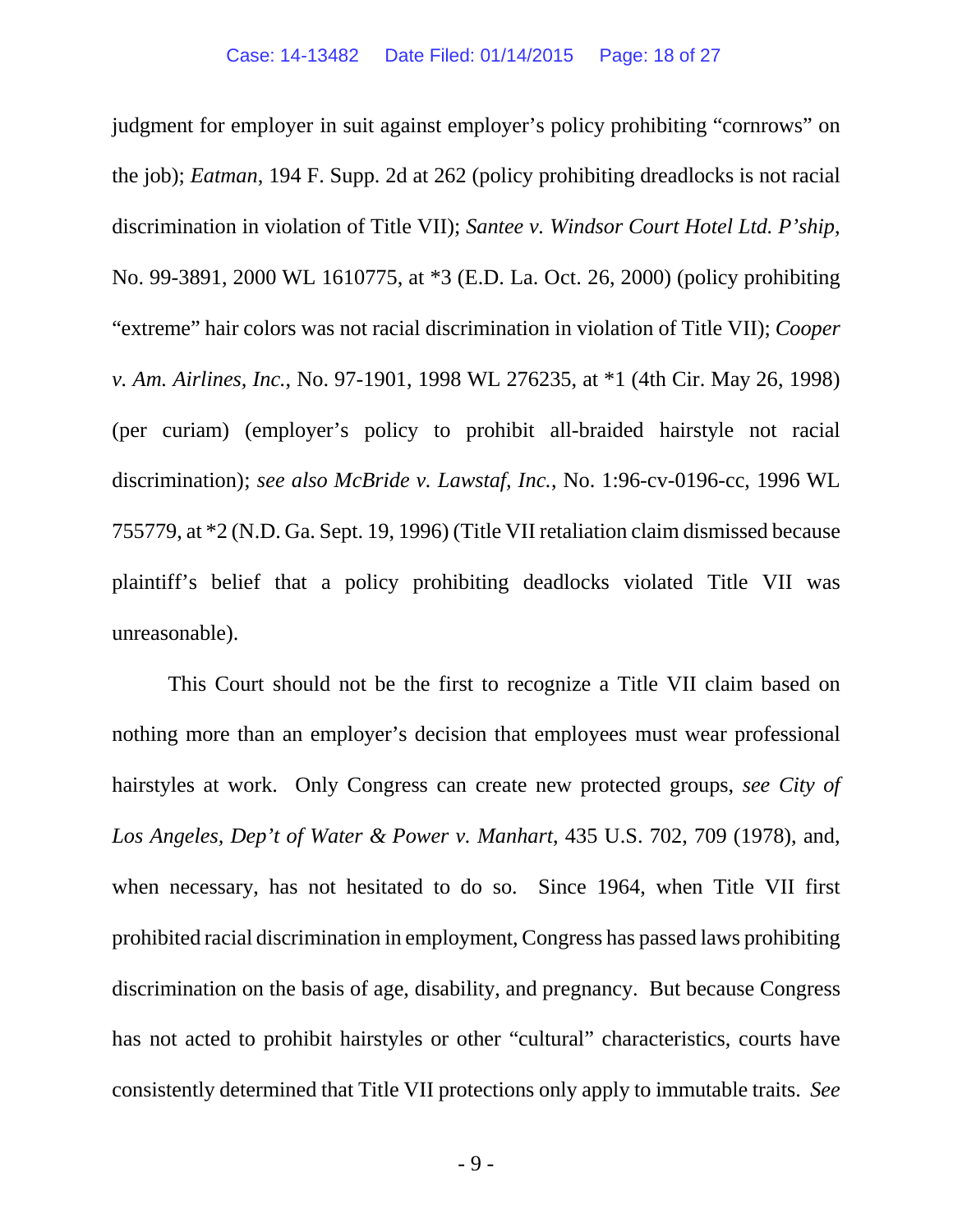Greene, *supra*, at 1361; Bruce E. May, *The Character Component of Occupational Licensing Laws: A Continuing Barrier to the Ex-Felon's Employment Opportunities*, 71 N.D. L. Rev. 187, 204 (1995).

 A uniform employment policy requiring that all individuals style their hair in a professional manner cannot be equated to discrimination based on a immutable characteristic, such as race. It cannot be denied that this country has a sordid history when it comes to racial discrimination. The nation's belief in equality under the law was "purchased at the price of immeasurable human suffering." *Adarand*, 515 U.S. at 240 (Thomas, J., concurring). This lawsuit denigrates that history by equating a common business decision with intentional racial discrimination. Because Title VII does not prohibit employers from requiring professional hairstyles in the workplace, this lawsuit should be dismissed and the decision below should be affirmed.

#### **II**

# **THIS COURT SHOULD REJECT THE EEOC'S LATEST ATTEMPT TO REWRITE TITLE VII**

EEOC, by this lawsuit, asks this Court to interpret the word "race" under Title VII to include a particular hairstyle—dreadlocks. The EEOC proposes to introduce "expert testimony" that wearing dreadlocks is a "natural method of managing the physiological construct of Black hair." *Catastrophe Mgmt. Solutions*, 11 F. Supp. 3d at 1144. As described above, no court has held that a policy regarding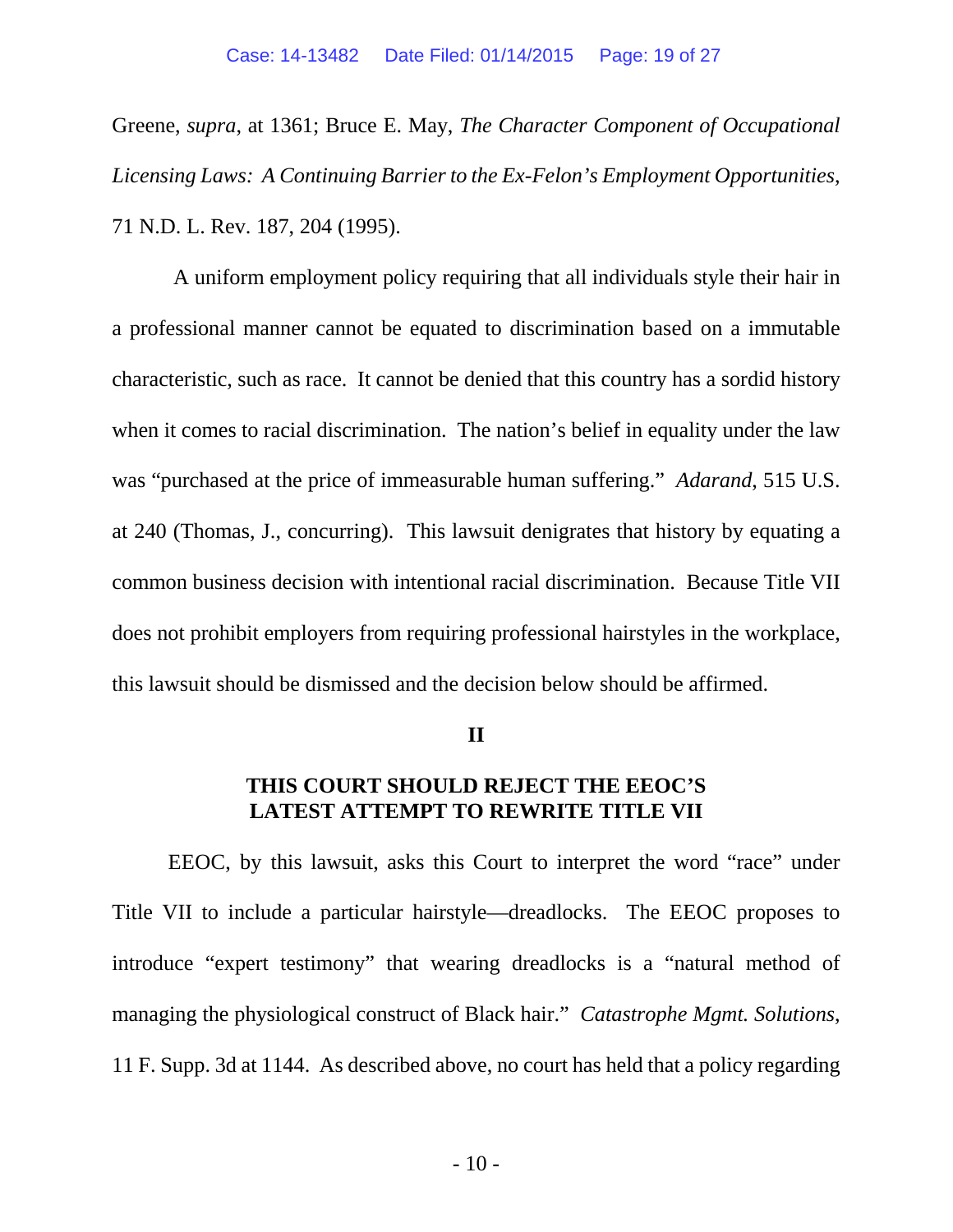#### Case: 14-13482 Date Filed: 01/14/2015 Page: 20 of 27

a mutable characteristic, such as hairstyle, is the equivalent of racial discrimination under Title VII. But even if EEOC could find experts to so testify, such testimony would be irrelevant to demonstrating that Catastrophe's policy is facially discriminatory on the basis of race.<sup>3</sup> Despite the overwhelming authority against EEOC's legal claim, the agency is now asking this Court to reverse the lower court's judgment.

EEOC's actions in this case reflect a growing trend by the agency to pursue Title VII claims in ways directly contrary to the intent of the statute. Over the past several months, EEOC has brought claims that force the federal courts to rule on issues that are—at best—contrary to well-settled law. Undaunted by harsh district court opinions, EEOC has sought to have the nation's federal appellate courts overturn clear precedent, and mold discrimination law to fit its ideological preferences.

For example, in *Kaplan Higher Educ. Corp.*, 748 F.3d at 751, EEOC brought a Title VII disparate impact claim against an employer that screened job applicants' credit histories for indications of financial stress, on the theory that individuals who were subject to a financial burden would be more likely to steal from the company. Kaplan adopted the policy after it had experienced problems with employee theft. *Id.*

<sup>&</sup>lt;sup>3</sup> Whether wearing dreadlocks is a "natural" method of managing black hair is irrelevant to proving that dreadlocks are an immutable racial characteristic, as the district court correctly noted. *See Catastrophe Mgmt. Solutions*, 11 F. Supp. 3d at 1144. Many different hairstyles may be "natural," but that does not prohibit employers from requiring professional looking hairstyles in the workplace.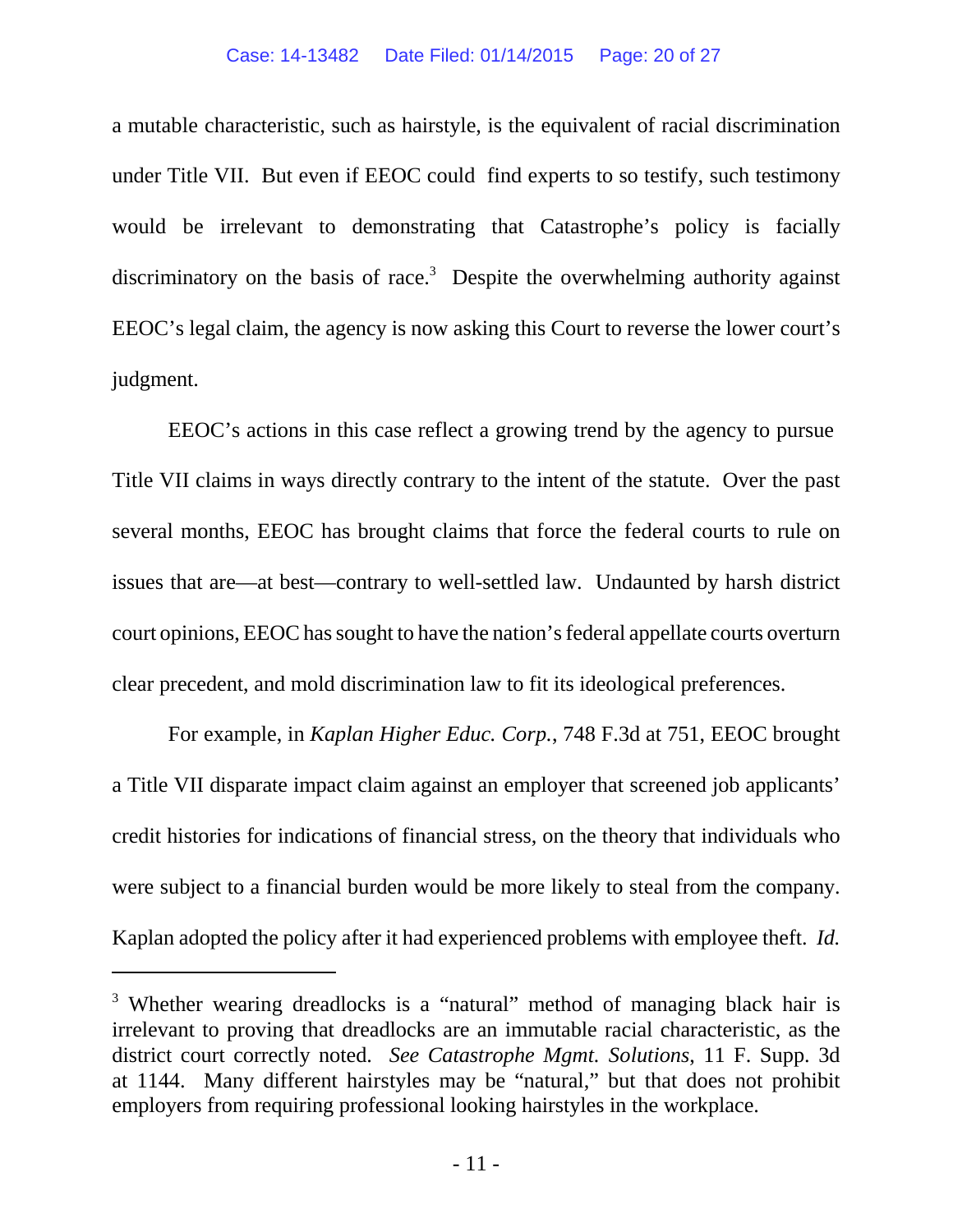Yet EEOC litigated the suit, even though the policy was clearly business related—as evidenced by EEOC's own use of credit checks to evaluate potential employees. *See EEOC v. Kaplan Higher Learning Educ. Corp.*, No. 1:10 CV 2882, 2013 WL 322116, at \*3 (N.D. Ohio Jan. 28, 2013).

 Because Kaplan had not asked for the race of the job applicants, EEOC was unable to demonstrate that the policy resulted in statistical disparities in violation of Title VII's disparate impact provisions. *Kaplan Higher Educ. Corp.*, 748 F.3d at 751. Rather than asking the applicants to self-identify their race—as EEOC counsels employers<sup>4</sup>—EEOC resorted to establishing a panel of "race raters" to assign a race to each Kaplan applicant based on nothing more than the applicant's driver's license photo. *Id.* In other words, EEOC assigned races to individuals based on what they looked like, and then tried to reverse-engineer a disparate impact lawsuit. *Id.*

The Sixth Circuit used strong language in affirming the lower court's dismissal of the case. The Court explained that "[t]he EEOC brought this case on the basis of a homemade methodology, crafted by a witness with no particular expertise to craft it, administered by persons with no particular expertise to administer it, tested by no one, and accepted only by the witness himself." *Kaplan Higher Educ. Corp.*, 748 F.3d at 754. In order to "enforce" Title VII's disparate impact provisions, EEOC

<sup>4</sup> *See* U.S. EEOC, Questions and Answers - Implementation of Revised Race and Ethnic Categories, *available at* http://www.eeoc.gov/employers/eeo1/qanda-implemen tation.cfm (last visited Jan. 8, 2015).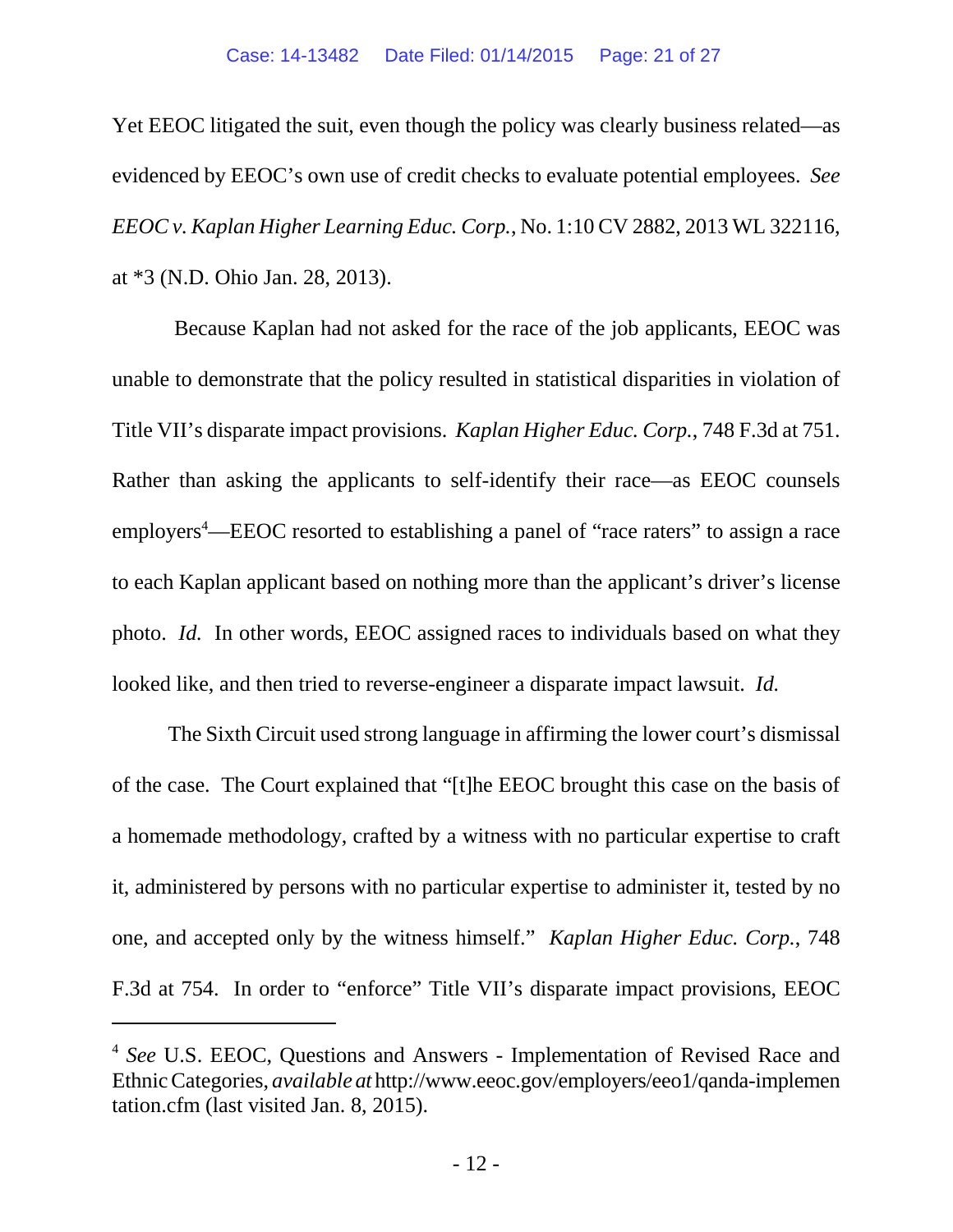stereotyped individuals based on their "look," which, even if done scientifically, is a woefully inadequate proxy for race. *See* Kevin R. Johnson, *The Case Against Race Profiling in Immigration Enforcement*, 78 Wash. U. L.Q. 675, 722 (2000). Not to mention that its actions were plainly unconstitutional. *See Miller v. Johnson*, 515 U.S. 900, 912, 920 (1995) (citation omitted) (The assumption that individuals of a same race " 'think alike, share the same political interests, and will prefer the same candidates at the polls' " is "racial stereotyping at odds with equal protection mandates.").

In another ongoing case, *Freeman*, 961 F. Supp. 2d 783, EEOC attempts to prevent a business from conducting criminal background checks on prospective employees. For decades, courts across the country have resoundingly rejected claims that such background checks run afoul of Title VII. *See*, *e.g.*, *Richardson v. Hotel Corp. of Am.*, 332 F. Supp. 519, 521 (E.D. La. 1971); *EEOC v. Carolina Freight Carriers Corp.*, 723 F. Supp. 734, 753 (S.D. Fla. 1989); *Davis v. City of Dallas*, 777 F.2d 205, 225 (5th Cir. 1985); *see also* Kristen A. Williams, *Employing Ex-Offenders: Shifting the Evaluation of Workplace Risks and Opportunities from Employers to Corrections*, 55 UCLA L. Rev. 521, 541 (2007) (explaining that courts have been "fairly lenient" in finding that employers who screen applicants for criminal histories do not run afoul of Title VII). These courts recognize the commonsense reason that employers perform criminal background checks: It is reasonable "to require that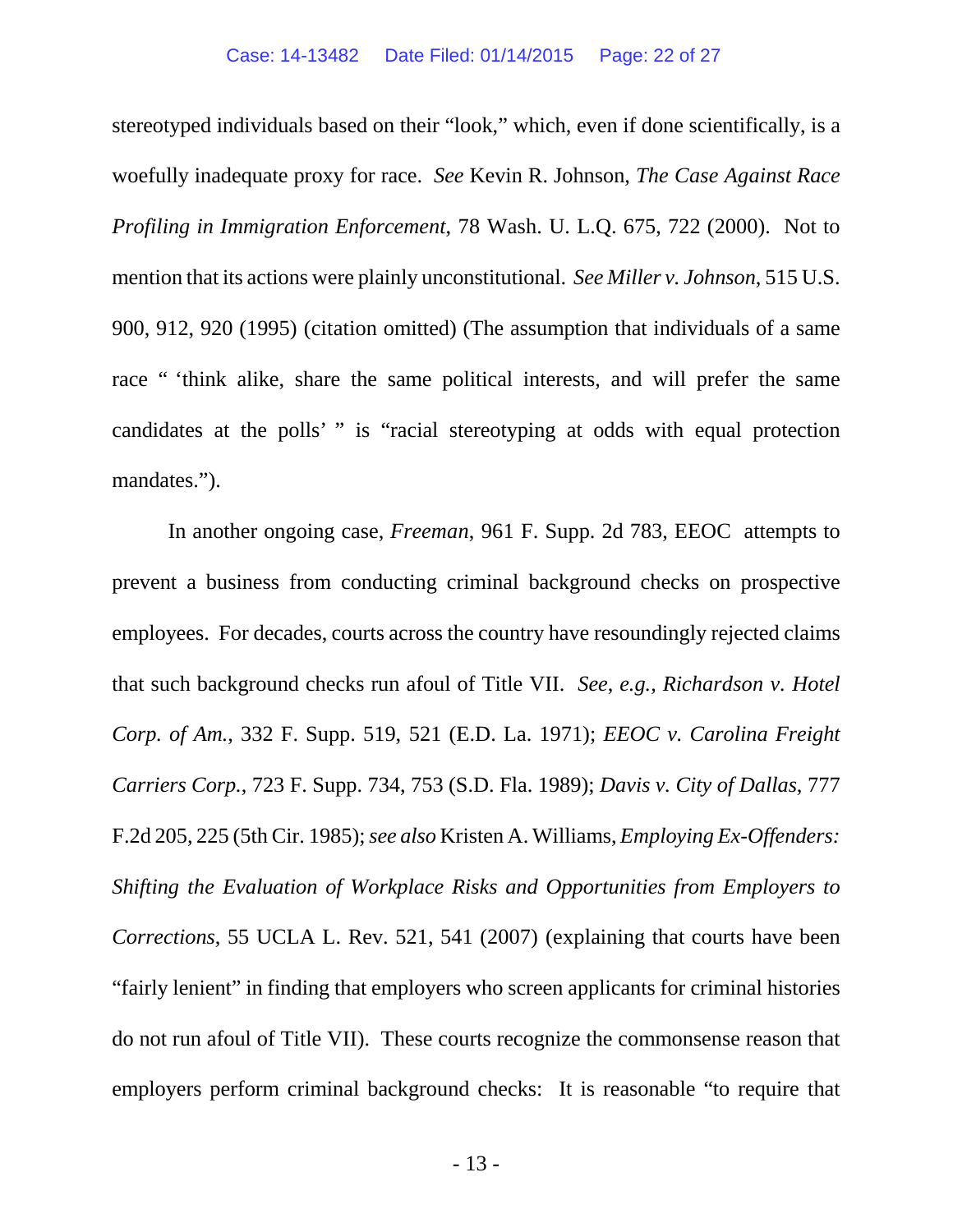persons employed in positions where they have access to valuable property of others have a record reasonably free from convictions." *Richardson*, 332 F. Supp. at 521.

The EEOC's decision to target Freeman for its use of criminal background checks flies in the face of Supreme Court precedent that recognizes that distinctions between individuals based on past behavior do not raise the same concerns as distinctions based on immutable characteristics. *See Manhart*, 435 U.S. at 709. Employers should be free to engage in "thoughtful scrutiny of individuals," without fear of running afoul of the nation's anti-discrimination laws. *Id.* An employer's policy of checking for past criminal acts is the type of "thoughtful scrutiny" that the Supreme Court envisioned as consistent with Title VII. *Id.*

 Much like the *Kaplan* case, the district court dismissed EEOC's lawsuit against Freeman in a strongly worded opinion. *Freeman*, 961 F. Supp. 2d 803. The court held that "[s]omething more, far more, than what is relied upon by the EEOC in this case must be utilized to justify a disparate impact claim based upon criminal history and credit checks. To require less, would be to condemn the use of common sense, and this is simply not what the discrimination laws of this country require." *Id.* Undaunted, the EEOC has appealed the district court's dismissal; argument in the Fourth Circuit was heard in October.

Both *Kaplan* and *Freeman* demonstrate the EEOC's goal to expand the reach of Title VII. As in this lawsuit, EEOC filed Title VII claims using legal theories that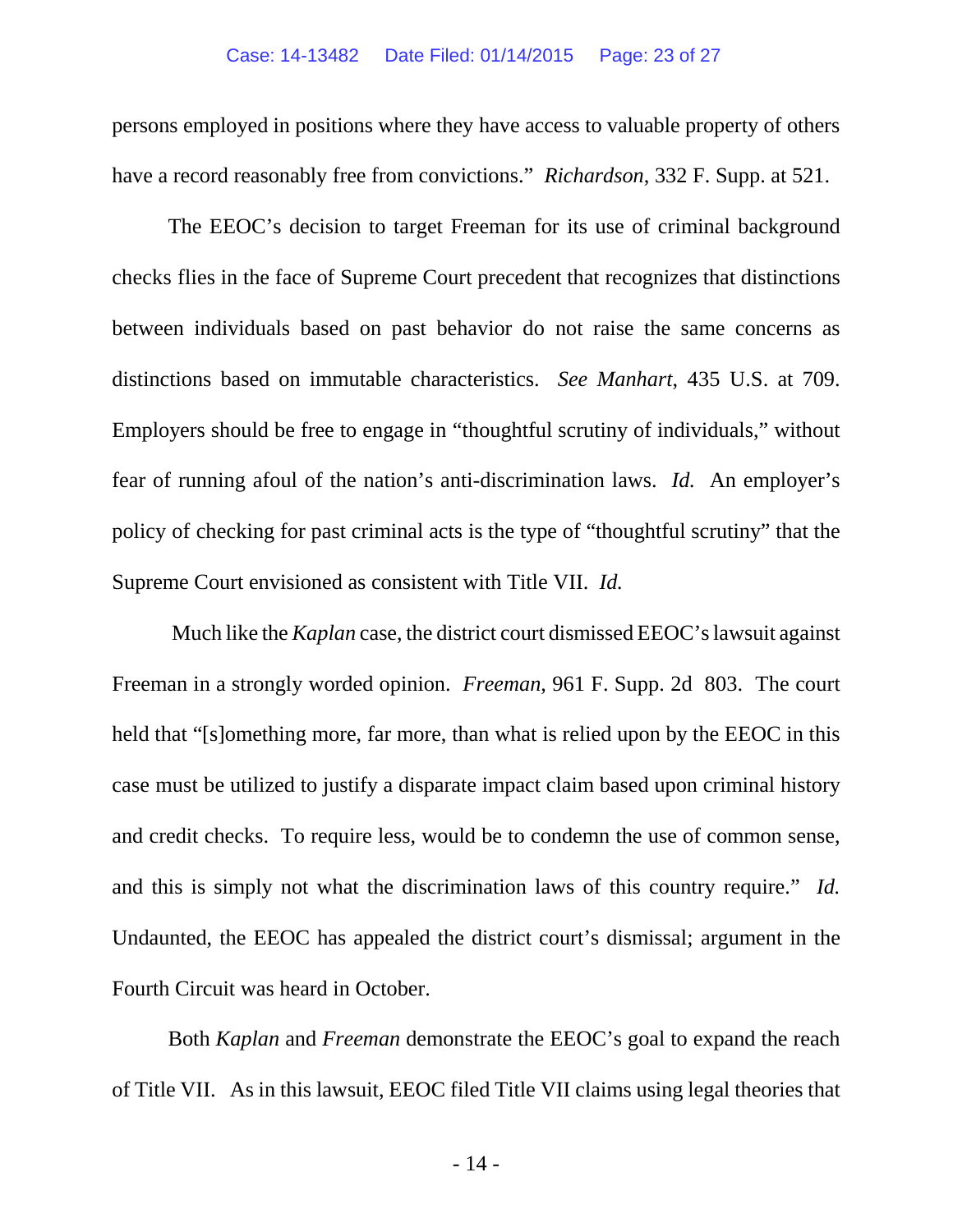have been resoundingly rejected by federal courts. And despite the commonsense dismissals by the district courts in all three cases, EEOC seeks a different result in the appellate courts, knowing full-well that courts cannot rewrite Title VII in ways not countenanced by the statute.

# **CONCLUSION**

For these reasons, this Court should affirm the district court's order dismissing EEOC's lawsuit against Catastrophe Management Solutions.

DATED: January 14, 2015.

Respectfully submitted,

By s/ Joshua P. Thompson JOSHUA P. THOMPSON

MERIEM L. HUBBARD JOSHUA P. THOMPSON Pacific Legal Foundation 930 G Street Sacramento, California 95814 Telephone: (916) 419-7111 Facsimile: (916) 419-7747

Counsel for Amicus Curiae Pacific Legal Foundation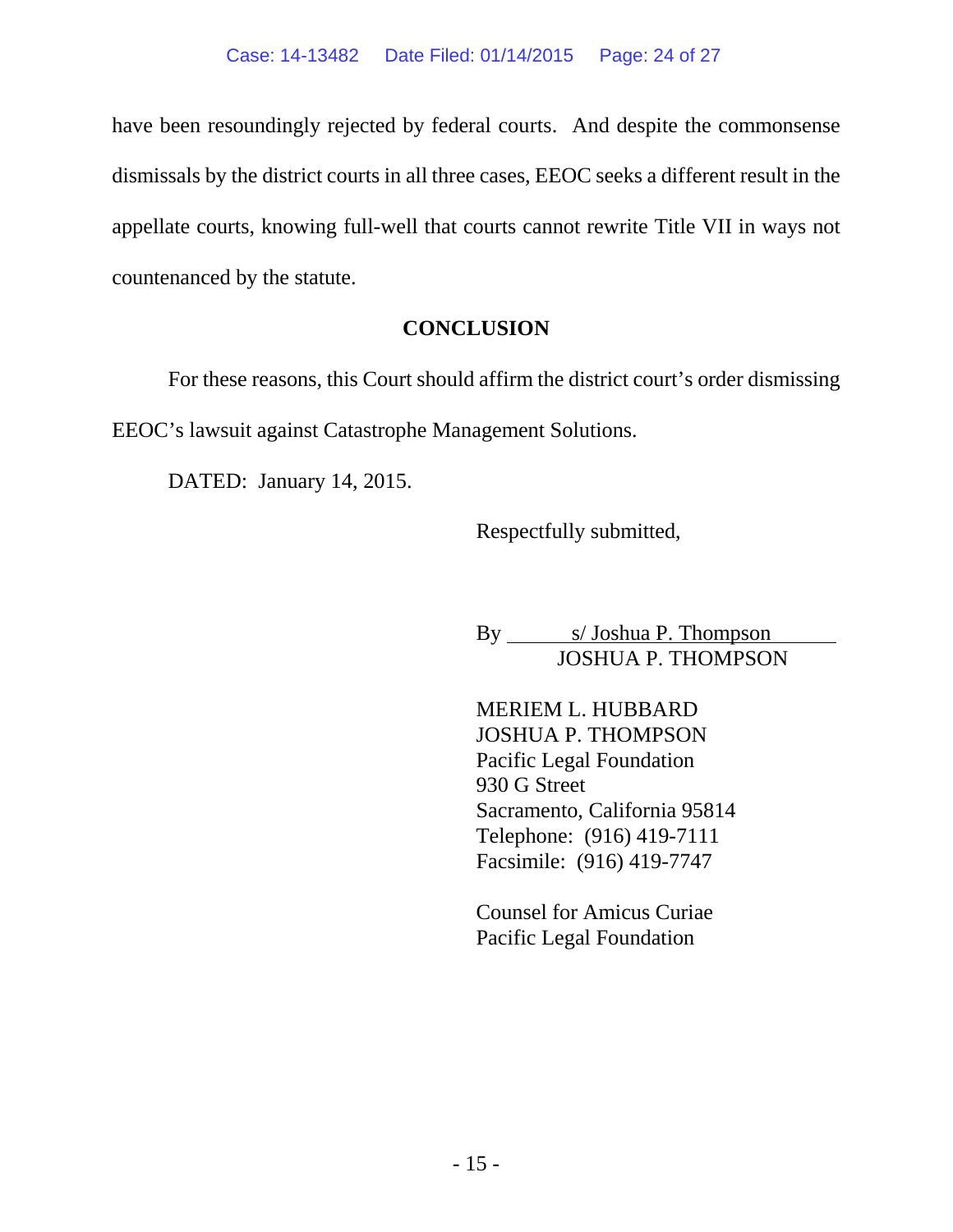# **CERTIFICATE OF COMPLIANCE**

1. This brief complies with the type-volume limitation of Federal Rule of Appellate Procedure 32(a)(7)(B) because this brief contains 3,493 words, excluding the parts of the brief exempted by Federal Rule of Appellate Procedure  $32(a)(7)(B)(iii)$ .

2. This brief complies with the typeface requirements of Federal Rule of Appellate Procedure 32(a)(5) and the type style requirements of Federal Rule of Appellate Procedure 32(a)(6) because this brief has been prepared in a proportionally spaced typeface using WordPerfect 12 in 14-point Times New Roman.

> s/ Joshua P. Thompson JOSHUA P. THOMPSON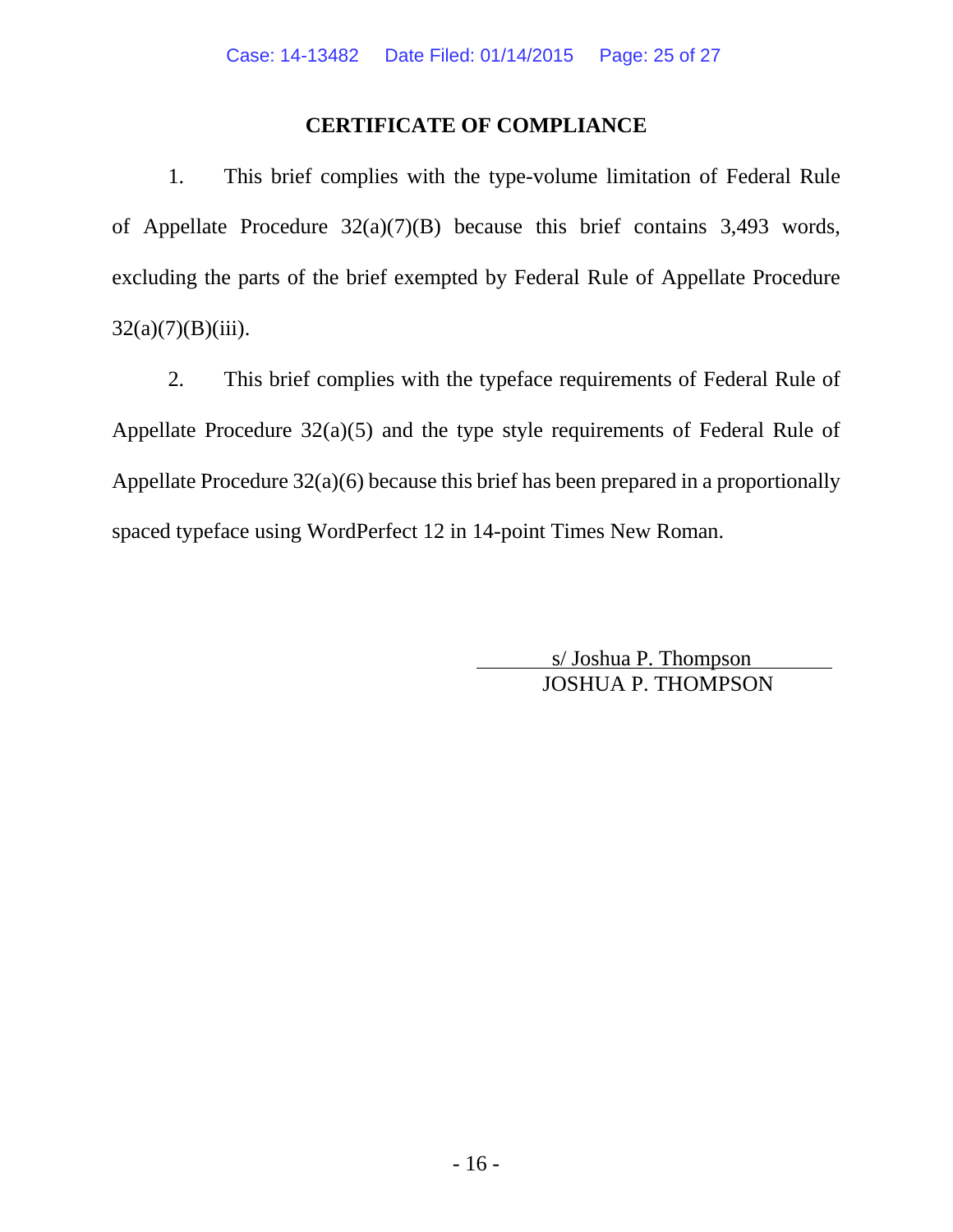# **CERTIFICATE OF SERVICE**

I hereby certify that the foregoing BRIEF AMICUS CURIAE OF PACIFIC LEGAL FOUNDATION IN SUPPORT OF DEFENDANT - APPELLEE AND AFFIRMANCE was filed with the Clerk this 14th day of January, 2015, via Federal Express. I further certify that copies of the foregoing BRIEF AMICUS CURIAE OF PACIFIC LEGAL FOUNDATION IN SUPPORT OF DEFENDANT - APPELLEE AND AFFIRMANCE were served this day via first-class mail, postage prepaid, upon each of the following:

> PAULA R. BRUNER Equal Employment Opportunity Commission Office of General Counsel-Appellate Services 131 M Street NE Floor 5 Washington, DC 20507-0004

C. EMANUEL SMITH JULIE BEAN MARSHA L. RUCKER EEOC 1130 22nd Street South Suite 2000 Birmingham, AL 35205 *Counsel for Plaintiff - Appellant*

DAVID J. MIDDLEBROOKS WHITNEY R. BROWN Lehr Middlebrooks & Vreeland, P.C. 2021 Third Avenue North Birmingham, AL 35203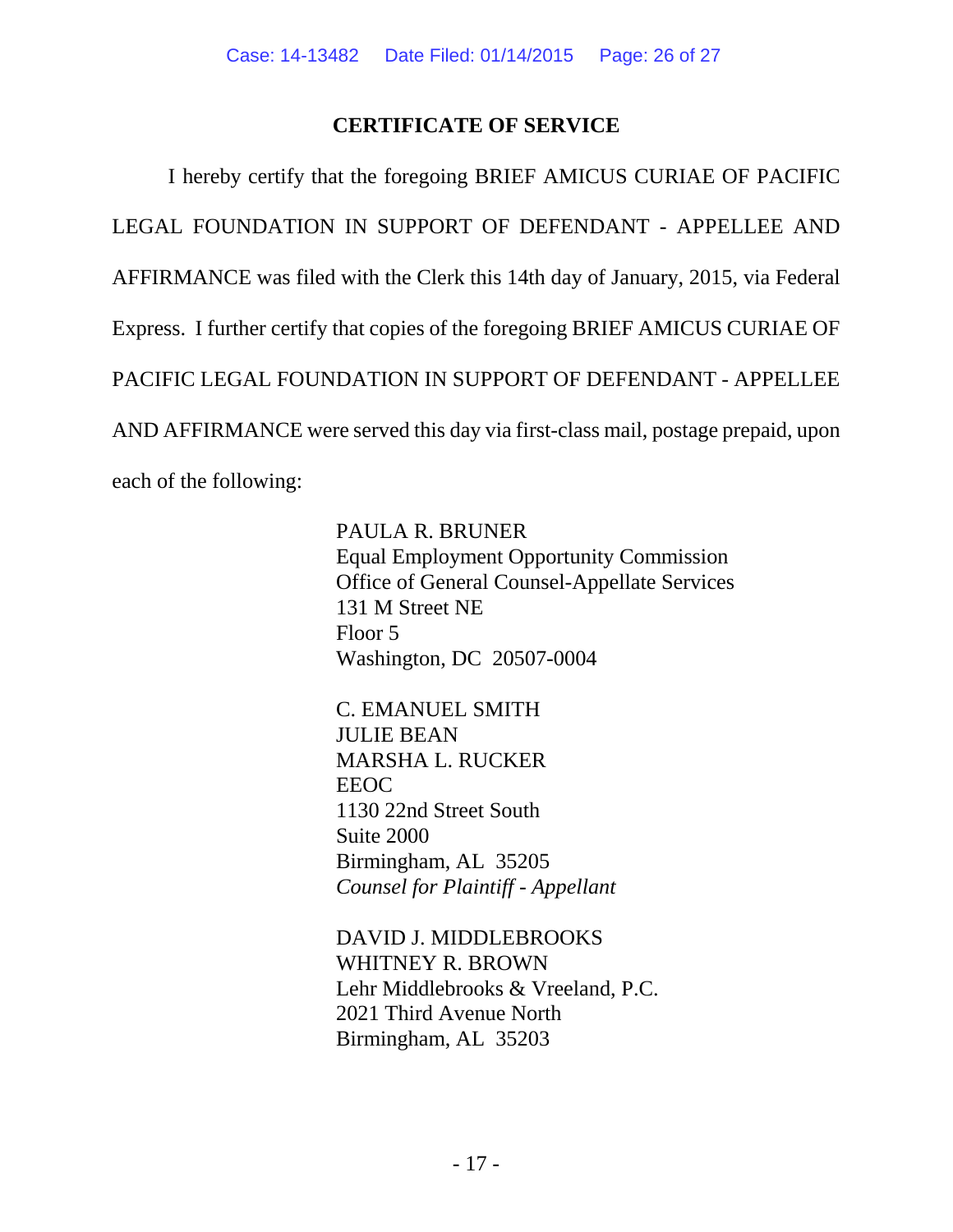EUGENE SCALIA THOMAS M. JOHNSON JR. Gibson Dunn & Crutcher LLP 1050 Connecticut Avenue NW Floor 3 Washington, DC 20036 *Counsel for Defendant - Appellee*

> s/ Joshua P. Thompson JOSHUA P. THOMPSON